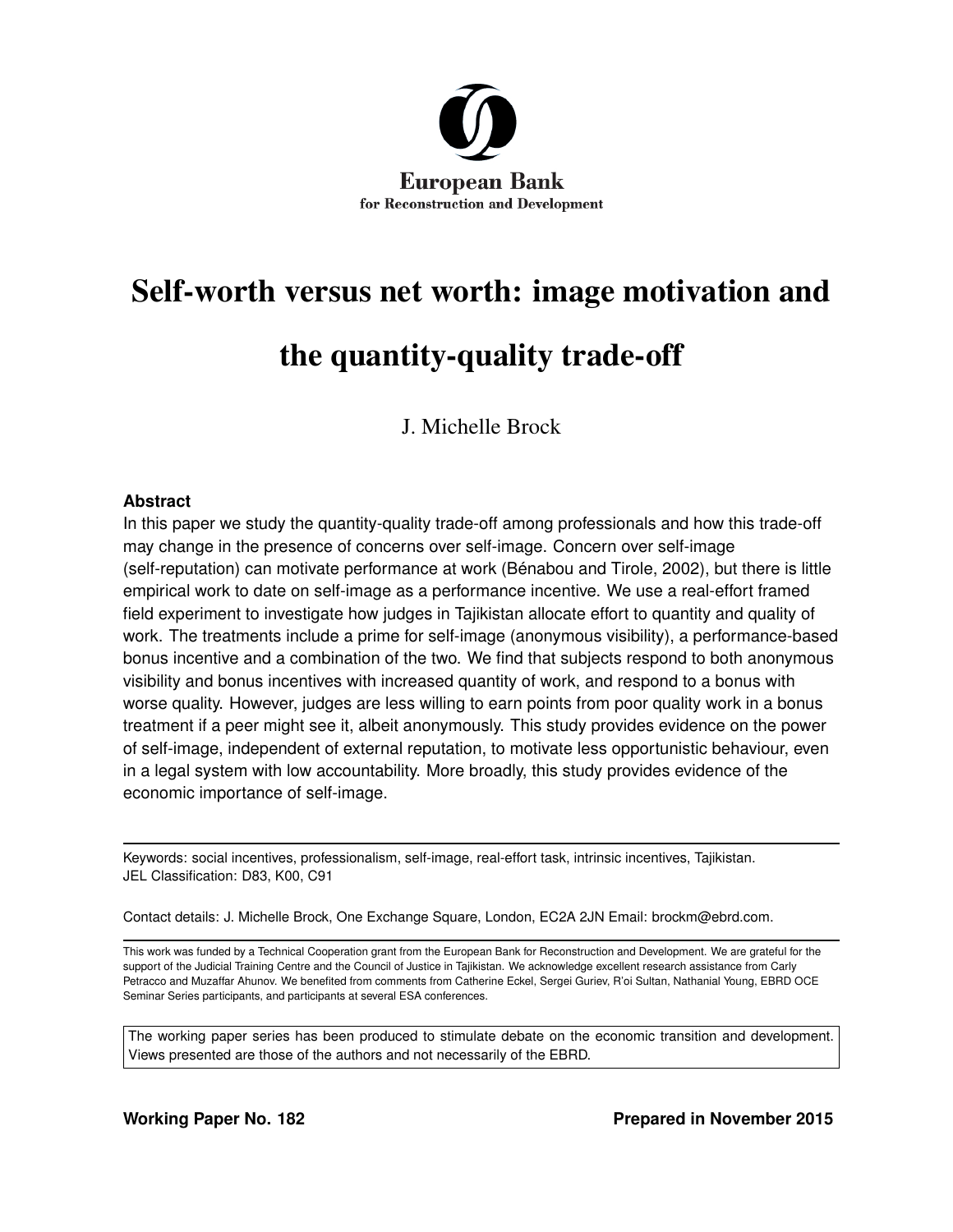# 1 Introduction

According to the classic theory on multi-tasking, workers will put as little effort as possible into their jobs and only along the lines of what is in their contract. Effort is limited and workers will allocate effort in order to earn rewards [\(Holmstrom and Milgrom,](#page-30-0) [1991\)](#page-30-0). While quantity may be contracted upon, it is difficult to incentivise quantity without compromising quality. But despite incomplete contracts, professionals – judges, teachers, doctors and others – regularly deliver on quality. This suggests additional rewards to effort beyond the explicit contractual ones.

In the public service professions mentioned, social rewards from acting according to professional norms can be important non-contractual incentives to motivate quality. Moreover, explicit incentives are sometimes counterproductive when social motivation is strong. For example, performing a charitable act can be a signal to oneself and others about deeply held values. If a charity offers to pay volunteers, the signal gets muddled – it becomes unclear if the volunteer is acting due to deeply held values or in order to earn money – and effort goes down [\(Bowles and Polania-Reyes,](#page-29-1) [2012\)](#page-29-1). The same logic can be applied to professions with a social service dimension. It becomes complicated, then, to design incentive schemes that reward quality without undermining social motivation. The main contribution of this paper is to show how monetary and social incentives compare and interact in a professional setting with multi-tasking.

Peer scrutiny is a powerful example of a social incentive that can influence a professional's quantity-quality trade-off. In a principal-agent context, being watched by a manager can have negative consequences for productivity due to crowding out of intrinsic motivation [\(Frey,](#page-30-1) [1993\)](#page-30-1). But unlike monitoring, peer scrutiny in and of itself entails no feedback or remuneration consequences. When we know our work our will be scrutinised by our professional peers, we work harder to make sure it will meet the group's standards [\(Akerlof and Kranton,](#page-29-2) [2008\)](#page-29-2). In doing so, we reinforce our commitment to the group values as well as our own professional identity [\(Ryan and Deci,](#page-31-0) [2000\)](#page-31-0), which has implications for our utility optimisation. Peer scrutiny and the corresponding "social rewards" thus leverage professional self-image to influence workplace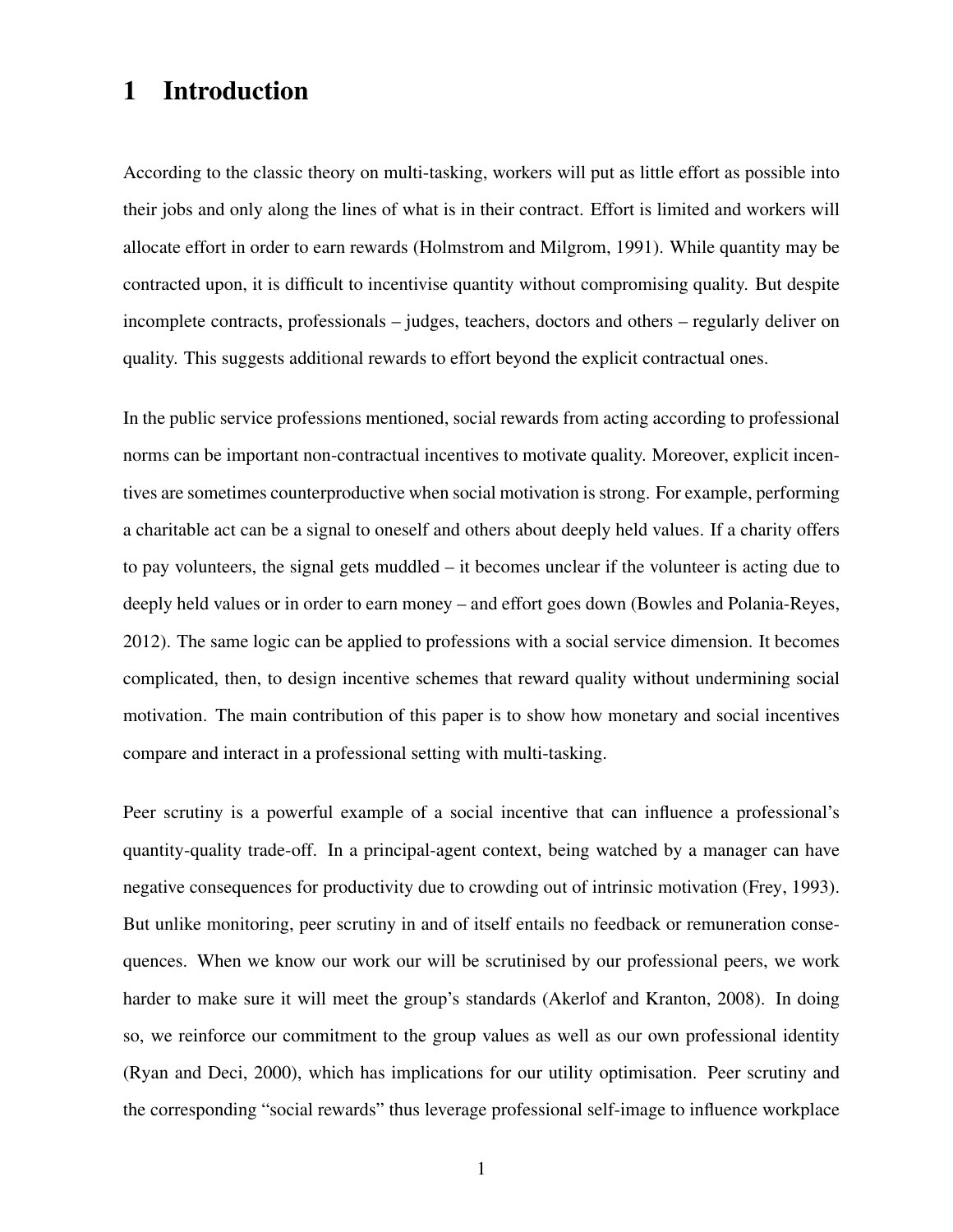behaviour.

In this paper we use a framed field experiment to test how social rewards impact professional behaviour. For our treatments we vary visibility of work performance among peers (that is, peer scrutiny), test the relative importance of a competitive bonus and look at the interaction of increased visibility and bonus incentives. Our results provide insight into the relative importance of each incentive for behaviour among professionals. We designed the visibility treatment – a one-shot setting with no feedback and where the audience is uncertain – such that the social rewards are the result of an internal feedback process where the individual acts to conform to norms and thus understands that he has social approval, were it to be explicitly given. We chose a competitive bonus as the high-powered monetary incentive because we expect it to act primarily on volume and a backlog of cases has been identified as an important performance failure in this setting.

We explore these issues using a sample that particularly lends itself to our research aim, namely judges in Tajikistan. Implementation of (potentially) well-designed laws depends in part on how judicial professionals make trade-offs between quantity and quality of their work. Institutional elements that reinforce quality-based reputation or career concerns for judges are absent in Tajikistan, making it an ideal place to look at intrinsic motivation to perform. Preferences for quality that stem from intrinsic sources, like self-image, may be instrumental for maintaining a minimum level of quality in the system. Increasing opportunities to earn social rewards in such an environment may improve quality, by making professional image more salient. But it may also reinforce the status quo, if preferences for quality and professional values cannot produce sufficiently strong social rewards.

The role of social rewards for judges' performance, and the performance of other social service professions' (for example, doctors, teachers, researchers), has important social and economic implications. Judges are responsible for upholding legal institutions and their decisions impact firms' ability to thrive. Ongoing debates about performance in health care and academia centre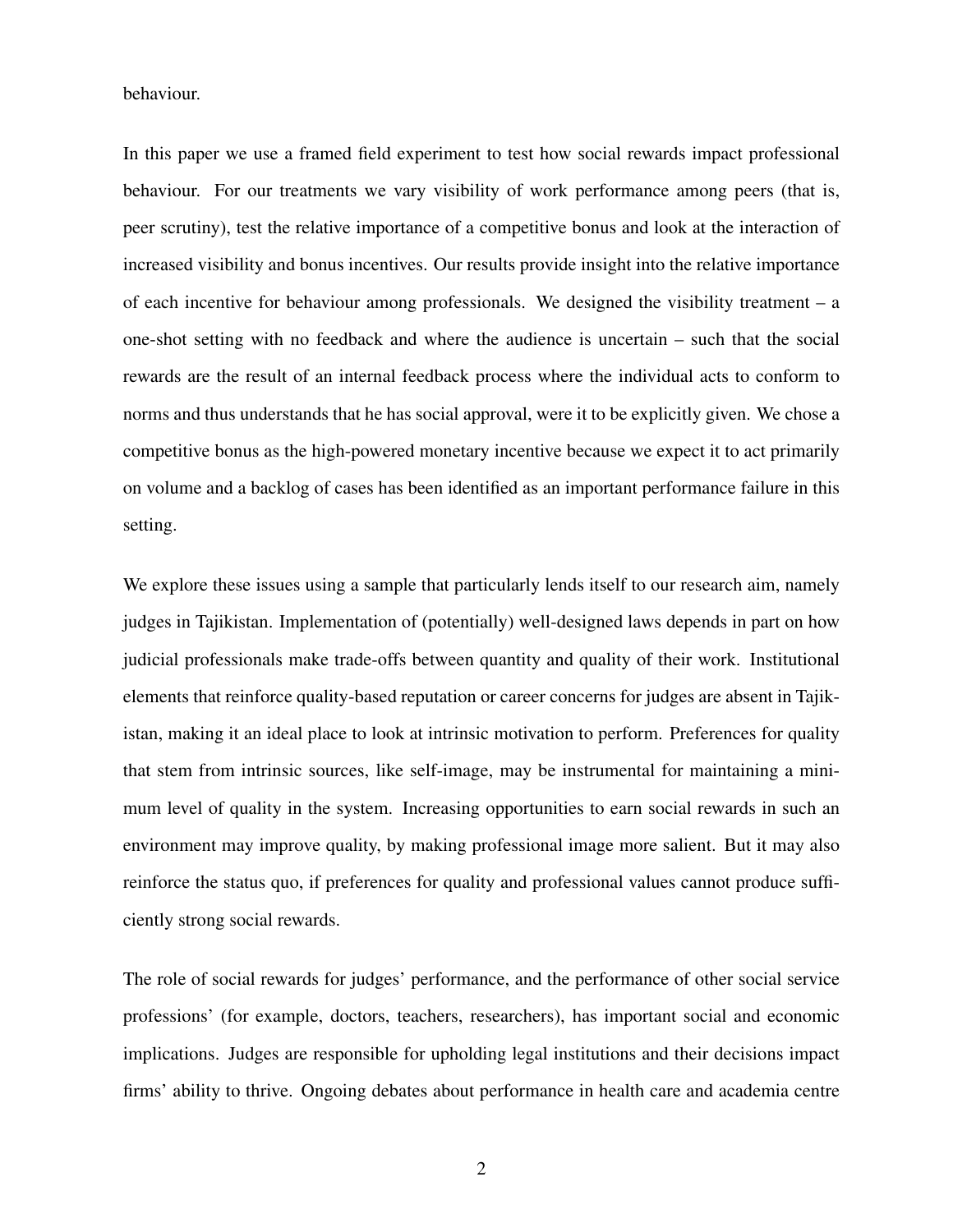around the question of how to achieve a desired volume of output – patients treated or research papers published – without compromising quality. Primary school teachers perform an essential task for society and at the same time receive modest incomes (less in the developing world). Social incentives can play a large role in motivating performance in these professions. As [Bowles](#page-29-1) [and Polania-Reyes](#page-29-1) [\(2012\)](#page-29-1) suggest, understanding how to leverage social incentives effectively can not only reduce crowding out of intrinsic motivation, but can also complement monetary incentives. This paper contributes to the debate by looking specifically at peer scrutiny as a tool for motivating compliance with existing professional norms for quality.

The paper proceeds as follows. In section 2 we discuss crowding out and self-image in more depth. We include a descriptive model of how judges determine quality in the presence of concerns for self-image. In section 3 we provide a brief outline of the structure of the Tajik judicial system and describe the sample. From there, we describe the experimental design, the empirical specification and the results. A final section concludes.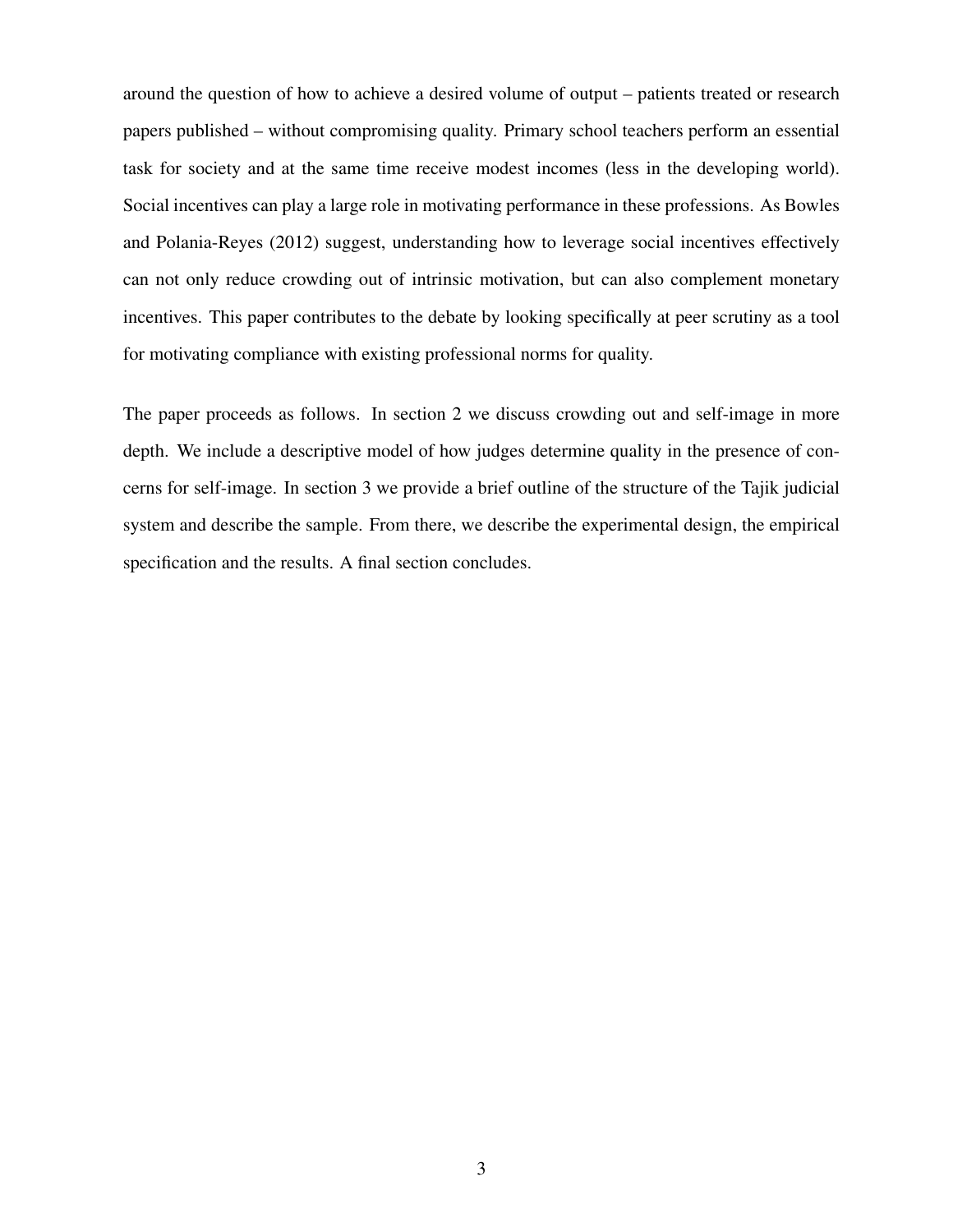# 2 Crowding out and self-image

## 2.1 Crowding out of intrinsic motivation

This study contributes to the growing literature comparing social rewards with monetary incentives, where image concerns feature heavily. Monetary incentives may crowd out intrinsic motivation for a variety of reasons: they may act as signals from principals to agents about the quality of a task, they may come from distrust between the principal and the agent, or they may reflect image concerns [\(Bowles and Polania-Reyes,](#page-29-1) [2012;](#page-29-1) [Frey and Jegen,](#page-30-2) [2000;](#page-30-2) [Frey and Oberholzer-Gee,](#page-30-3) [1997;](#page-30-3) [Gneezy et al.,](#page-30-4) [2011\)](#page-30-4). The question is whether monetary incentives to "do well" crowd out intrinsic incentives to "do good" in activities that help others at one's own cost [\(Ariely, Bracha,](#page-29-3) [and Meier,](#page-29-3) [2009\)](#page-29-3). Effectively, the incentive structure frames an exchange and may reduce intrinsic motives [\(Heyman and Ariely,](#page-30-5) [2004\)](#page-30-5). Thus monetary incentives can act both directly, as an incentive to perform a task, and indirectly, acting to undermine intrinsic motivation.

The bulk of the empirical literature on crowding out examines effort expended doing pro-social activities such as helping a charity or donating blood. The consensus is that image concerns and social rewards matter for how people respond to monetary incentives. One of the most widely cited studies of crowding out explores how introducing a fine changes parents' punctuality in picking up their children from school [\(Gneezy and Rustichini,](#page-30-6) [2000\)](#page-30-6). Counter-intuitively, the fine increased late pick-ups. The authors interpret this as crowding out of intrinsic motivation – by monetising the exchange, officials implicitly gave parents permission to be late if they were willing to pay the price. In doing so, officials undermined the social rewards for being on time (or sanctions for being late).

Increased scrutiny can also crowd out intrinsic motivation and reduce effort. For example, increased monitoring by a manager can decrease individual effort by crowding out of intrinsic motivation [\(Dickinson and Villeval,](#page-30-7) [2008;](#page-30-7) [Frey,](#page-30-1) [1993\)](#page-30-1). In a laboratory experiment that uses a similar approach as this study, [Ariely, Bracha, and Meier](#page-29-3) [\(2009\)](#page-29-3) look at image motivation by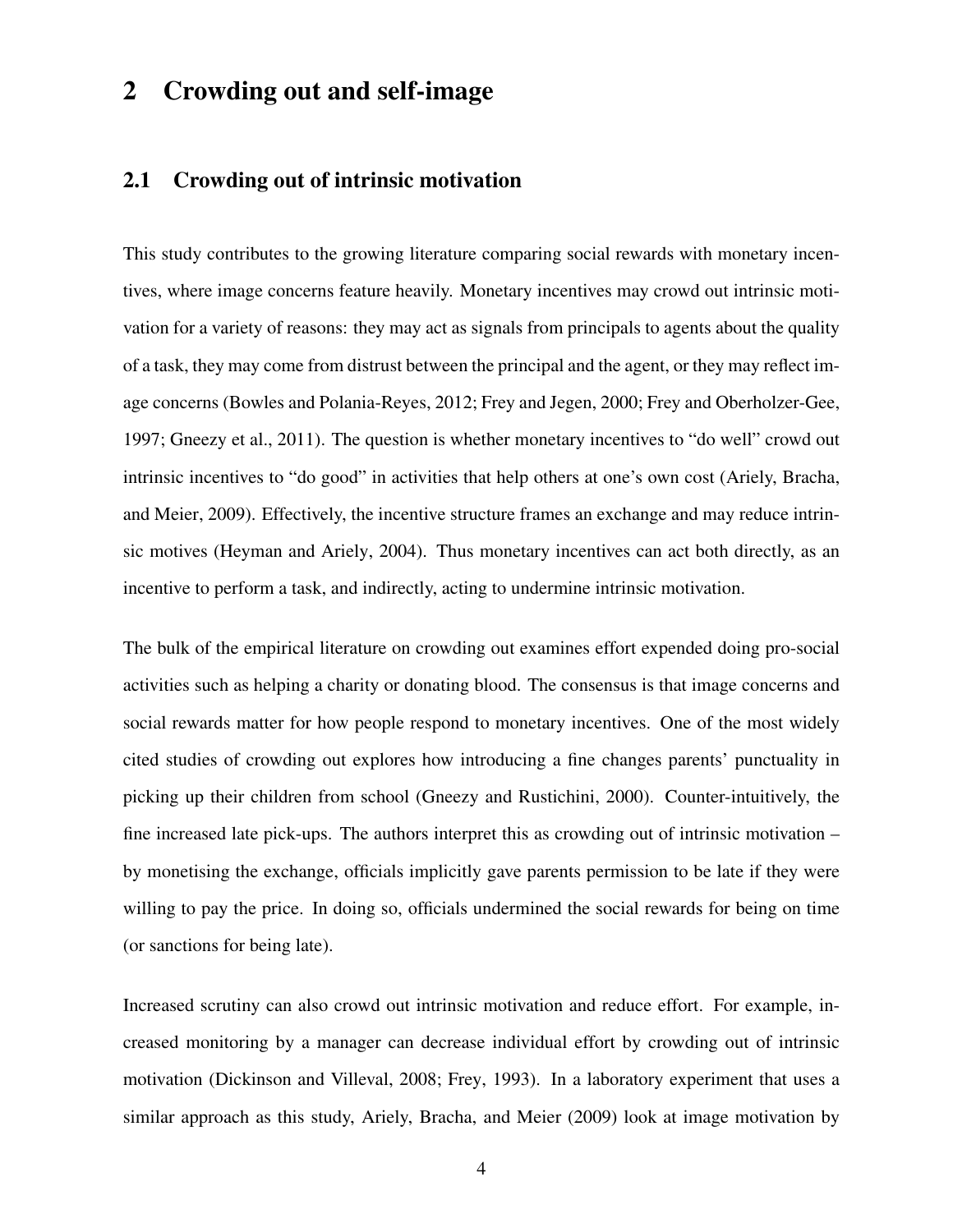comparing effort under two levels of visibility. In their treatments, some subjects get paid in private for their charitable work while others get paid in public. Given that is a donation good and not a private good, image relies on not working harder for money. They find that those who receive money privately work harder than those who receive money publicly. They also find that subjects work harder in the public condition under no monetary incentive than if they receive a stipend privately. Thus, with the money in the public condition, we see a crowding out of intrinsic motivation.

This result is echoed in [Carpenter and Myers](#page-29-4) [\(2010\)](#page-29-4), who find evidence of crowding out among firefighters with image concerns. They further find that visibility matters disproportionately for those with image concerns, where previous studies have simply assumed this connection. Theirs is a field study on behaviour of volunteer firefighters in which they evaluate the impact of image concerns on the decision to volunteer as a firefighter (that is, undergo training, etc.) and the willingness to respond to a call (that is, to actually do the job), controlling for whether a monetary stipend is offered. Presence of image concerns is measured at the individual level and captured with whether or not a volunteer had a vanity license plate. Altruism is measured with a dictator game. [Carpenter and Myers](#page-29-4) [\(2010\)](#page-29-4) find that time spent training is correlated with altruism, while those with image concerns are more likely to show up on a call, "supporting predictions that the effect of image concerns increases with the visibility of the activity".

Our paper complements this literature by testing monetary and social incentives for a real-effort task with professionals in the laboratory. Like [Ariely, Bracha, and Meier](#page-29-3) [\(2009\)](#page-29-3) we look at how effort changes under different levels of visibility of effort and incentive schemes, but but in their paper self-image is considered a constant and independent of visibility. In contrast, we consider visibility as a tool for increasing salience of the "judge as professional" identity and thus a prime for image concerns that are not present (or salient) absent the incentive. Our set-up also differs from [Ariely, Bracha, and Meier](#page-29-3) [\(2009\)](#page-29-3) in that we study the power of social-image in a real-effort task, where we offer monetary incentives in all treatments. We pay this piece rate because paying for the task clearly sets it out as work. It builds in the inherent crowding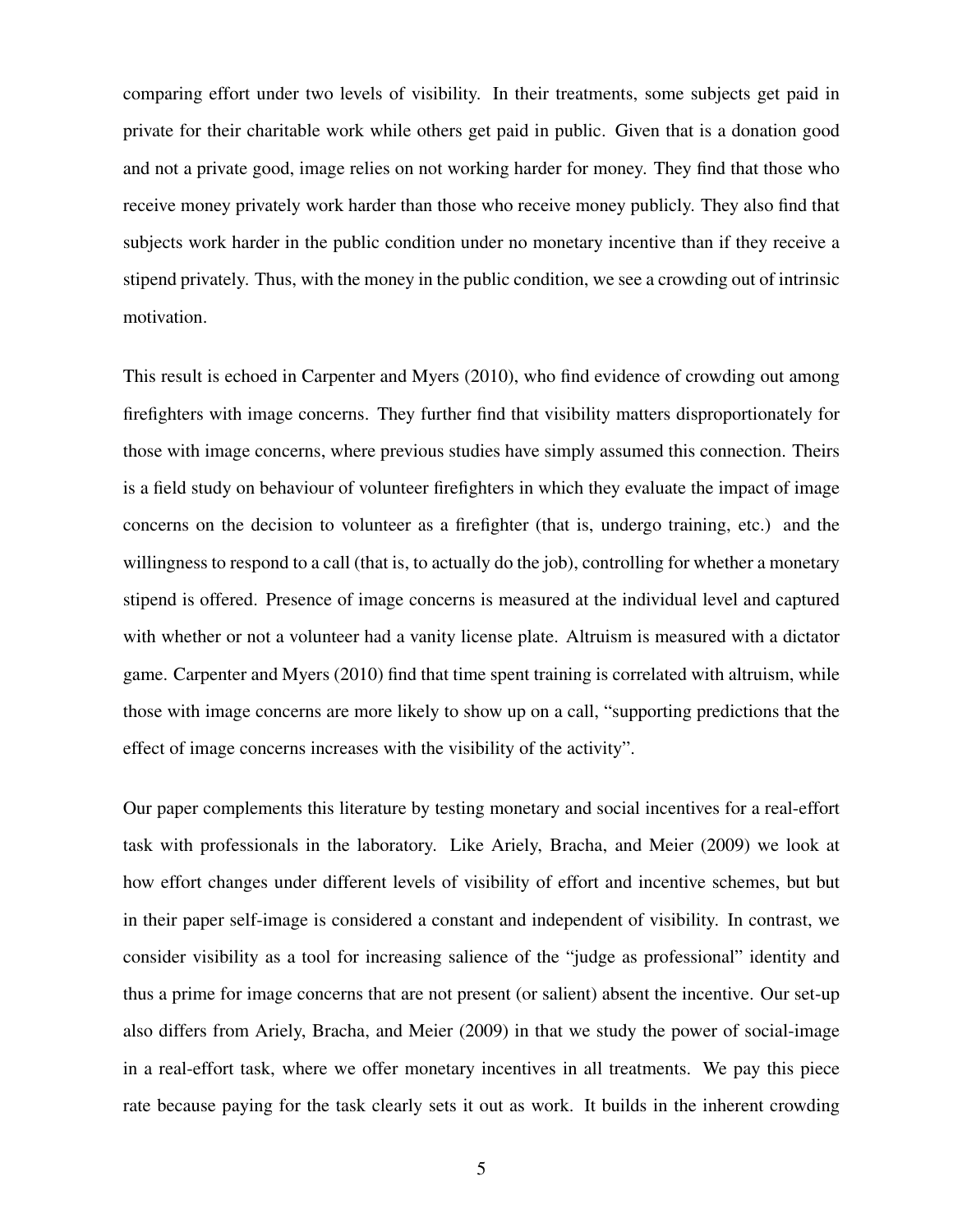out between intrinsic and extrinsic motivation in a stark way – there is no way to go above and beyond without getting paid for it. Everyone will earn more money the more effort they put in. Those who are intrinsically motivated to perform will get paid well since correct answers are worth twice as much as incorrect ones. Those with extrinsic motivation may also get paid well if the relative price incentive is high enough. Thus if crowding out of intrinsic motivation occurs differently across treatments, we will see it reflected only as a decrease in total items completed (relative to the control). Crowding out in visibility treatments may also change the ratio of correct to incorrect items compared with the control; while decreasing total items completed, subjects may actually reduce the correct-to-incorrect ratio if they think it shows less ambition for getting money.

## 2.2 Social rewards and self-image

Understanding how self-image and group identity influence effort in the workplace is particularly important because these factors can compensate for the inability to contract over quality. Using visibility to generate social rewards from self-image is based on self-perception theory. According to self-perception theory, stimulus  $\rightarrow$  action  $\rightarrow$  belief [\(Bem,](#page-29-5) [1972\)](#page-29-5). In this study, the peer scrutiny is the stimulus, the response to that is the quantity and quality effort choice and the resulting belief is the professional identity supported by that action. Self-image can thus be an important driver of professional behaviour [\(Akerlof and Kranton,](#page-29-6) [2000;](#page-29-6) [Bénabou and Tirole,](#page-29-7) [2011;](#page-29-7) [Posner,](#page-31-1) [1993\)](#page-31-1). For example, self-image at work will be heavily influenced by profes-sional norms, which provide benchmarks for performance quality.<sup>[1](#page-6-0)</sup> When individuals internalise a norm, they will adhere to it as a way to maintain cognitive consistency with respect to their own self-image [\(Ryan and Deci,](#page-31-0) [2000\)](#page-31-0). Highly skilled and specifically trained groups, such as the judiciary, teachers and doctors get exposure to professional norms during their training and may even belong to professional associations, which further propagate expectations of behaviour.

<span id="page-6-0"></span><sup>&</sup>lt;sup>1</sup>Professional norms can be thought of as agreed upon codes of conduct that drive decision-making among the individuals in a group of common expertise, training and occupation.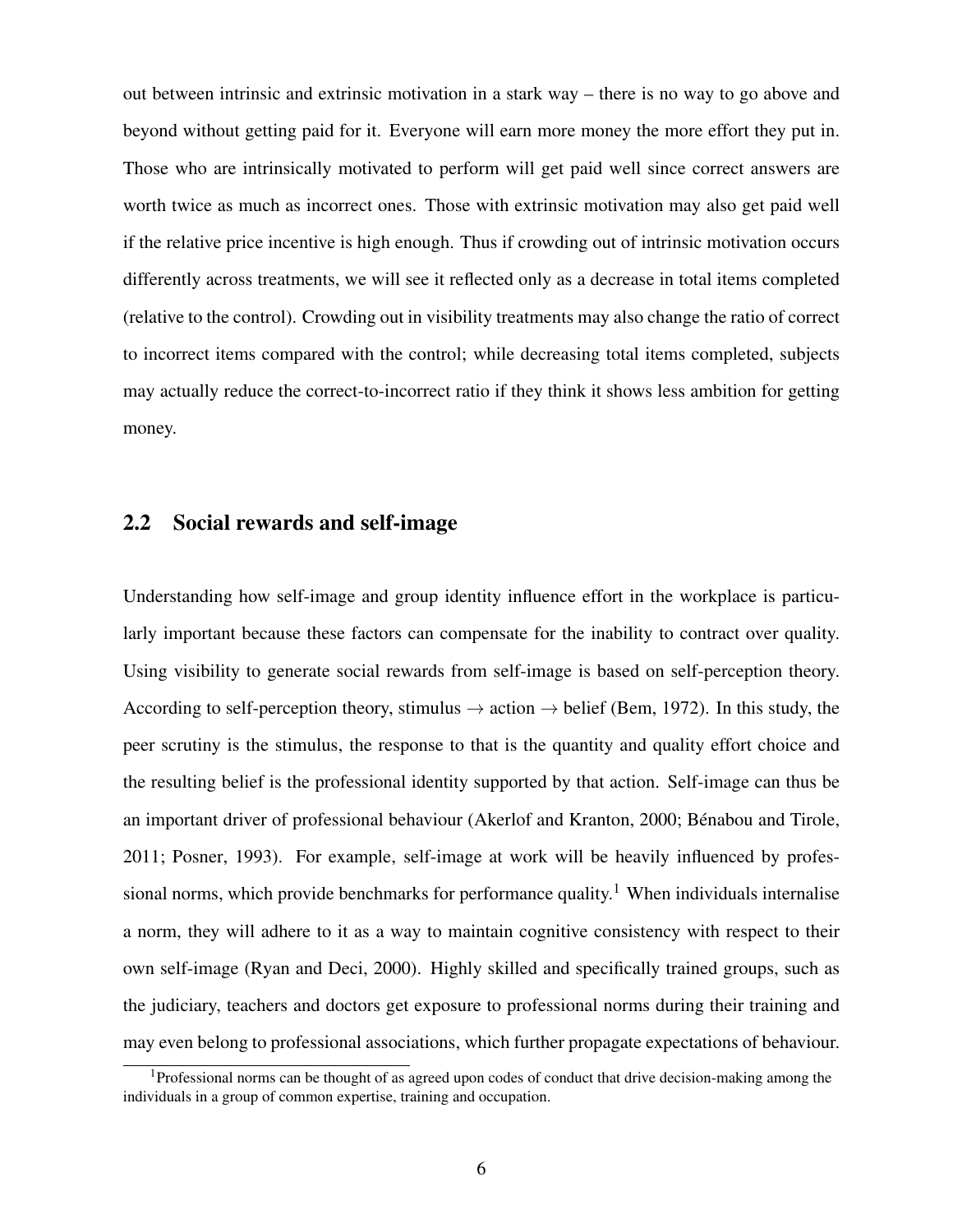Thus, people in these groups may get utility from norm conformance or disutility from not complying with norms [\(Akerlof and Kranton,](#page-29-6) [2000\)](#page-29-6).

Providing a stimulus for self-image investment can be especially important in the presence of competing incentives or incompletely internalised professional norms [\(Ryan and Deci,](#page-31-0) [2000\)](#page-31-0). Competing incentives may include extrinsic rewards or other norms. Individuals may even have competing elements of their self-image such that they make trade-offs between these when deciding behaviour. Psychologists refer to multiple (possibly competing) identities that together make our self-concept. The term "identity salience" describes the fact that at different points in time or in different contexts, an individual's behaviour may be more or less influenced by any one identity [\(Turner and Onorato,](#page-31-2) [1999\)](#page-31-2). Identity salience can explain why one may not act according to professional norms in the absence of external stimulus or a reminder to do so [\(Cohn, Fehr, and](#page-29-8) [Maréchal,](#page-29-8) [2014;](#page-29-8) [Hoff and Pandey,](#page-30-8) [2014\)](#page-30-8). In this case, the identity of "the person who likes to conform to professional norms for quality" may not be a salient identity absent a stimulus. Peer scrutiny can serve as such a stimulus, or reminder, to conform to professional norms. With such a reminder, the worker will generate self-image gains from norm conformance. The gains will come from reflecting on having behaved in a way that is consistent with external expectations. [Izuma](#page-31-3) [\(2012\)](#page-31-3) refers to this internal payoff as a "social reward". Increasing opportunities for such social rewards may thus increase compliance with professional norms for quality.

## 2.3 A model of worker effort and self-image utility

To clarify ideas, we specify a model where adhering to professional norms delivers social rewards to a decision-maker in the form of self-image utility (as in [\(Gleitman,](#page-30-9) [1996\)](#page-30-9), [\(Bénabou and Tirole,](#page-29-9) [2003\)](#page-29-9), [\(Bénabou and Tirole,](#page-29-7) [2011\)](#page-29-7) and [\(Bowles and Polania-Reyes,](#page-29-1) [2012\)](#page-29-1)). In our model, utility is a function of income, Y, effort cost,  $c(q, w)$ , self-image gains from effort,  $S(q, w)$  and selfimage gains from earnings, *M*(*q*,*w*).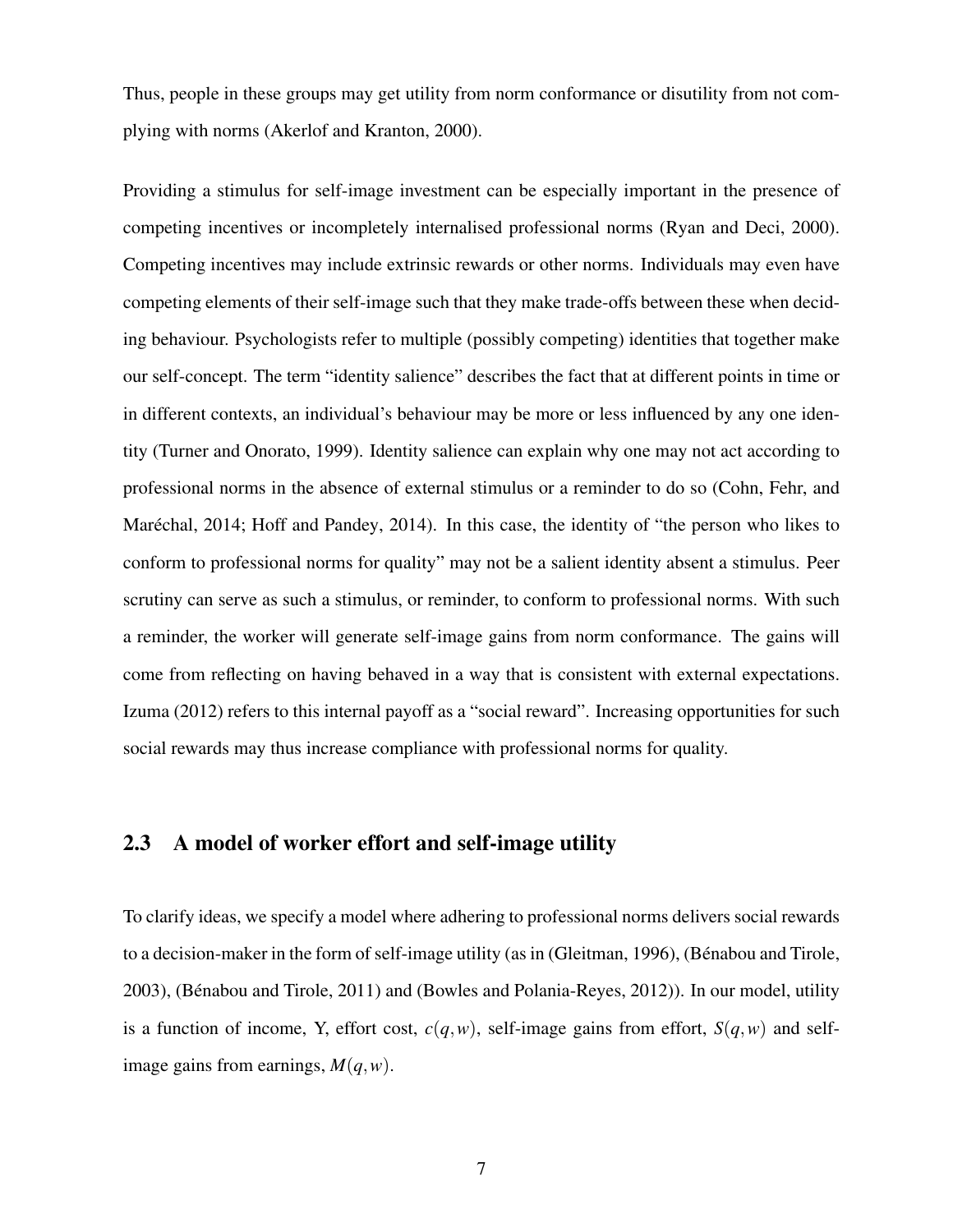For simplicity, we take  $Y(q, w)$ ,  $S(q, w)$  and  $M(q, w)$  to be additively separable functions of quantity (*q*) and quality (*w*).<sup>[2](#page-8-0)</sup> We assume that costly effort provides disutility for all workers, but those that enjoy their work more may have different cost functions.<sup>[3](#page-8-1)</sup> The worker's utility function is thus:

$$
U(q, w) = Y(q, w) - c(q, w) + \delta(\gamma_S S(q, w) + \gamma_M M(q, w))
$$
\n(1)

where δ is a parameter describing the chance one's work may be observed by peers. γ*<sup>S</sup>* and γ*<sup>M</sup>* are similar to [Bénabou and Tirole](#page-29-7) [\(2011\)](#page-29-7)'s weights reflecting "the idea that people would like to appear as *prosocial* (public spirited) and *disinterested* (not greedy)". Unlike [Bénabou and](#page-29-7) [Tirole](#page-29-7) [\(2011\)](#page-29-7) we will allow γ*<sup>M</sup>* to be negative or positive. This is because we are looking at image gains from work effort, rather than from altruistic actions. Earning a high income may be image-positive, but due to the public service nature of the profession, it may also pay to appear disinterested. Thus, it is not clear a priori that a motive to appear disinterested should outweigh self-image gains to earning a lot of money from working. Note that self-image is not a function of reputation. It is the result of an internal assessment of one's type given one's own behaviour.[4](#page-8-2)

In the case of judges, quality is defined as appropriate application of the legal code (effort), combined with an absence of rent-seeking (that is, inappropriate application of the code in order to obtain monetary gains). Quantity measures the volume of legal decisions passed during a fixed

<span id="page-8-0"></span><sup>&</sup>lt;sup>2</sup>In many social service professions, income is a more a function of tenure than performance. In our study we allow income to be a function of performance because, even in the public sector, managers often have leeway to set income and bonuses according to performance, albeit in fixed ranges.

<span id="page-8-1"></span><sup>&</sup>lt;sup>3</sup>The model is restricted to these three elements for simplicity, but can be expanded to include reputation, time spent at work and time spent at leisure, as in [Posner](#page-31-1) [\(1993\)](#page-31-1). We exclude reputation from the model to more accurately reflect the situation in the field: self-image is potentially more important than signalling to others when visibility, and thus gains from reputation, is minimal or uncertain. Correspondingly, our experiment is a one-shot game with no labour-leisure trade-offs. Further, all work is anonymous to ensure that there are no opportunities to obtain returns to reputation.

<span id="page-8-2"></span><sup>&</sup>lt;sup>4</sup>To include reputation the utility function could be

 $U(R, S; w) = we + \delta_1(gamma_S S(q, w) + \gamma_M M(q, w)) + \delta_2 \gamma_R R(q, w)$ , where  $\delta_1$  is an indicator function equal to 1 if visibility is non-anonymous.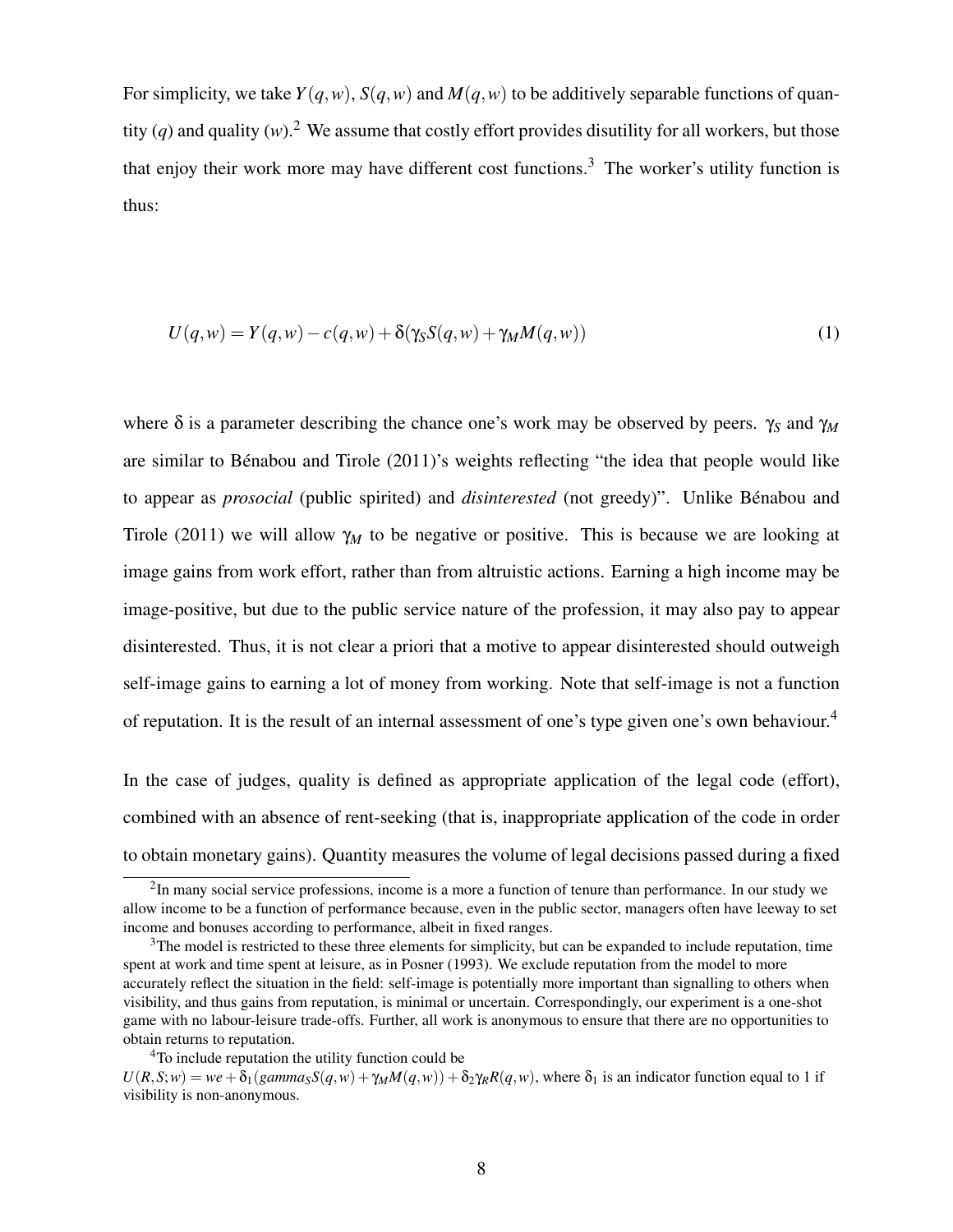period. Were decisions visible in this judicial system, quantity would be the more verifiable of the two dimensions, but since decisions are not visible, judges optimise over quantity and quality according to their own preferences for performance and according to professional norms.

As in self-perception theory [\(Bem,](#page-29-5) [1972;](#page-29-5) [Bodner and Prelec,](#page-29-10) [2003\)](#page-29-10) we assume that an individual's characteristic, or type, θ, is revealed to the individual himself through his own actions, *x*. The individual then chooses his action to support the belief of the type he wishes to be  $-$  he updates his self-image distribution from  $p(\theta)$  to  $p(\theta|x)$ . We depart from the model of Bodner and Prelec in that we only consider the "outcome utility",  $u(x, \theta)$ , where type,  $\theta$  is encapsulated by  $S(q, w)$ . As in [Prelec](#page-31-4) [\(2011\)](#page-31-4) we consider one's type as given to the individual by the relevant social group. In this case, that group is the legal profession.<sup>[5](#page-9-0)</sup>

Our separable term for self-image utility is also similar to "psychological costs of cheating" in [Nagin et al.](#page-31-5) [\(2002\)](#page-31-5). In their paper, the authors mention three models to describe opportunistic behaviour: rational cheater, conscience model and impulse control model. We investigate only the second – the others are not accommodated by the experimental design and are thus not possible confounds. Nonetheless, our model is not unlike that presented in [Nagin et al.](#page-31-5) [\(2002\)](#page-31-5), which includes a term for psychological costs of cheating,  $\chi(c)$ . Akin to our our self-image term,  $\chi(c)$ is "the sole constraint on opportunism". Unlike our model, however,  $\chi(c)$  does not include psychological gain from success. Finally, the Nagin and co-authors experiment considers the gains to various degrees of monitoring, thus looking implicitly at these psychological constraints. We, on the other hand, explicitly vary the salience of the psychological constraints and consider how this impacts the trade-offs workers make. Within this framework, we would expect self-image concerns to lead to changes in behaviour, even if visibility is anonymous. Specifically, an increase in δ would increase both *q* and *w*. The nature of the trade-off between increases in *q* and *w* we leave as an imperial question.

<span id="page-9-0"></span> $5B$ odner and Prelec [\(2003\)](#page-29-10) also include a diagnostic utility in their model: total utility = outcome utility + diagnostic utility =  $u(x, \theta) + \sum p(\theta|x)V(\theta)$ , where  $p(\theta)$  is the uncertainty of person *we* being type  $\theta$ , conditional on θ choosing x. Also related is [Andreoni and Bernheim](#page-29-11) [\(2009\)](#page-29-11)'s signalling model. In their model the agent cares about *others'* perception of his type rather than his own perception of his type. In this case, the agent acts fairly to signal his type to the other.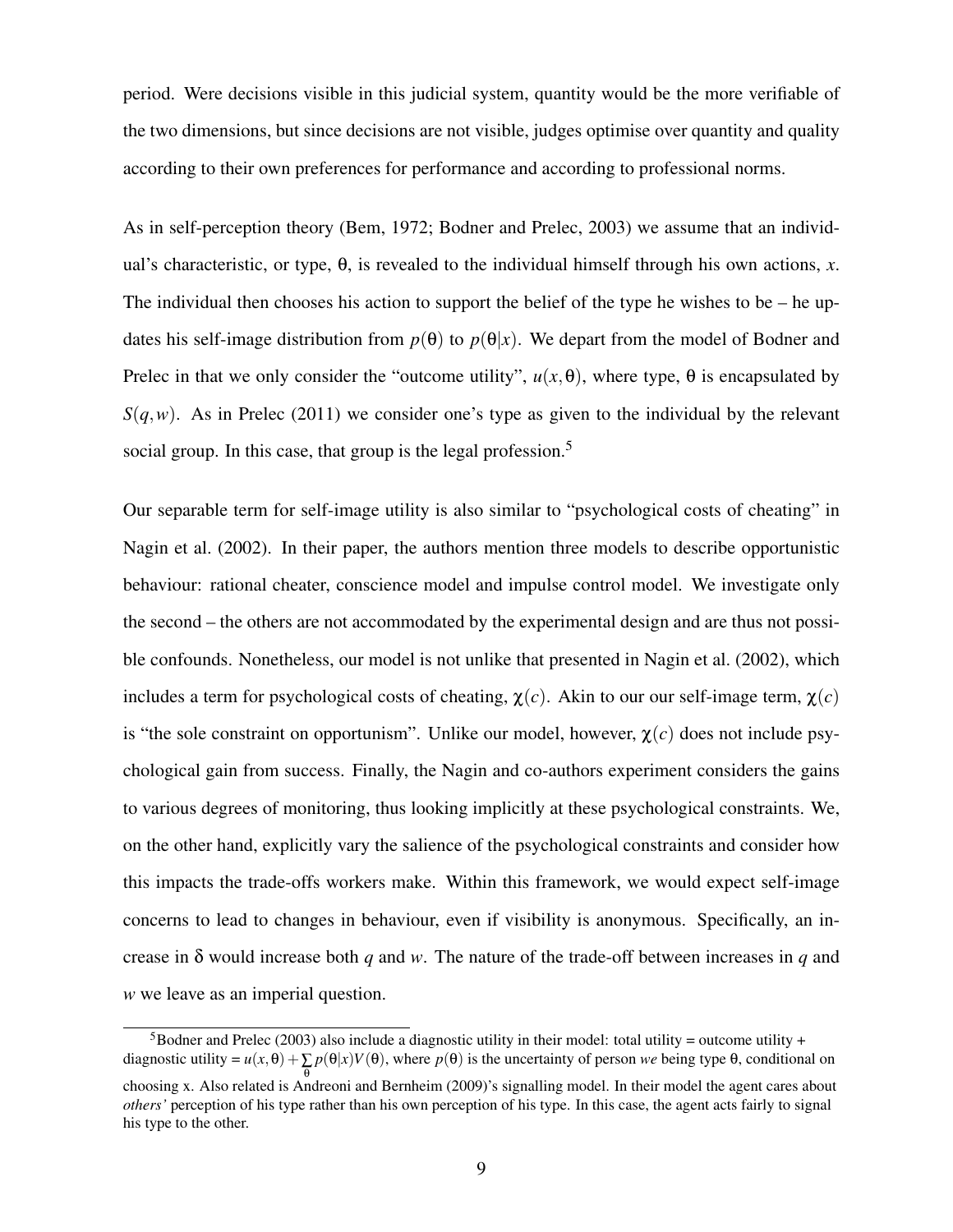## 3 Sample and field context

We investigate these ideas among judicial professionals in Tajikistan. Tajikistan is a middle income former Soviet country in Central Asia, with a GDP per capita of USD\$2300. Sharing borders with Afghanistan, China, Kyrgyz Republic, Pakistan and Uzbekistan, it is mountainous and transport between regions is difficult. According to the Polity IV index, Tajikistan is a relatively autocratic country. A civil war from 1992 to 1997 complicated transition to democracy and further damaged the economy. In the World Bank's *Doing Business* 2014 report, it ranks 143rd of 189 countries. Transparency International ranks it as  $152<sup>nd</sup>$  of 175 countries and territories for perceived levels of public sector corruption, in company with the Democratic Republic of the Congo.<sup>[6](#page-10-0)</sup> In a 2001 study on judicial systems in the transition region, [Colman](#page-29-12) [\(2011\)](#page-29-12) finds Tajikistan to fare the worst among the eight reviewed countries, which included the Kyrgyz Republic, Moldova, Mongolia, Russia and Ukraine.

Tajikistan has a civil law legal system. It is comprised of the Constitutional Court, Supreme Court, Supreme Economic Court and a number of regional, city and district courts. The Constitutional Court decides on the constitutionality of legislation and presides over all other courts in the country. Next in the hierarchy are the Supreme Court, which oversees 3 regional courts and 68 city and district courts, and the Supreme Economic Court, which oversees 4 regional economic courts.<sup>[7](#page-10-1)</sup> Prerequisites for becoming a judge include 5 years of legal education (this is equivalent to a 5-year undergraduate degree with a major in law and legal studies in the United States), 3 years of experience and being at least 25 years old. Students must also pass a qualification exam and successfully complete a 1-year internship. Judgeships are appointed by an examination board. Judicial appointments in Tajikistan are for 10 years, with the possibility of renewal. Appointees can expect to earn the average public sector salary (that is, comparatively low) and receive additional fringe benefits such as a house and discounts on utilities [\(American](#page-29-13) [Bar Association,](#page-29-13) [2008\)](#page-29-13).

<span id="page-10-0"></span><sup>6</sup>2014 Corruption Perceptions Index, http://www.transparency.org/cpi2014/results

<span id="page-10-1"></span><sup>&</sup>lt;sup>7</sup>There also exist four military or garrison courts that solely deal with cases related to the military.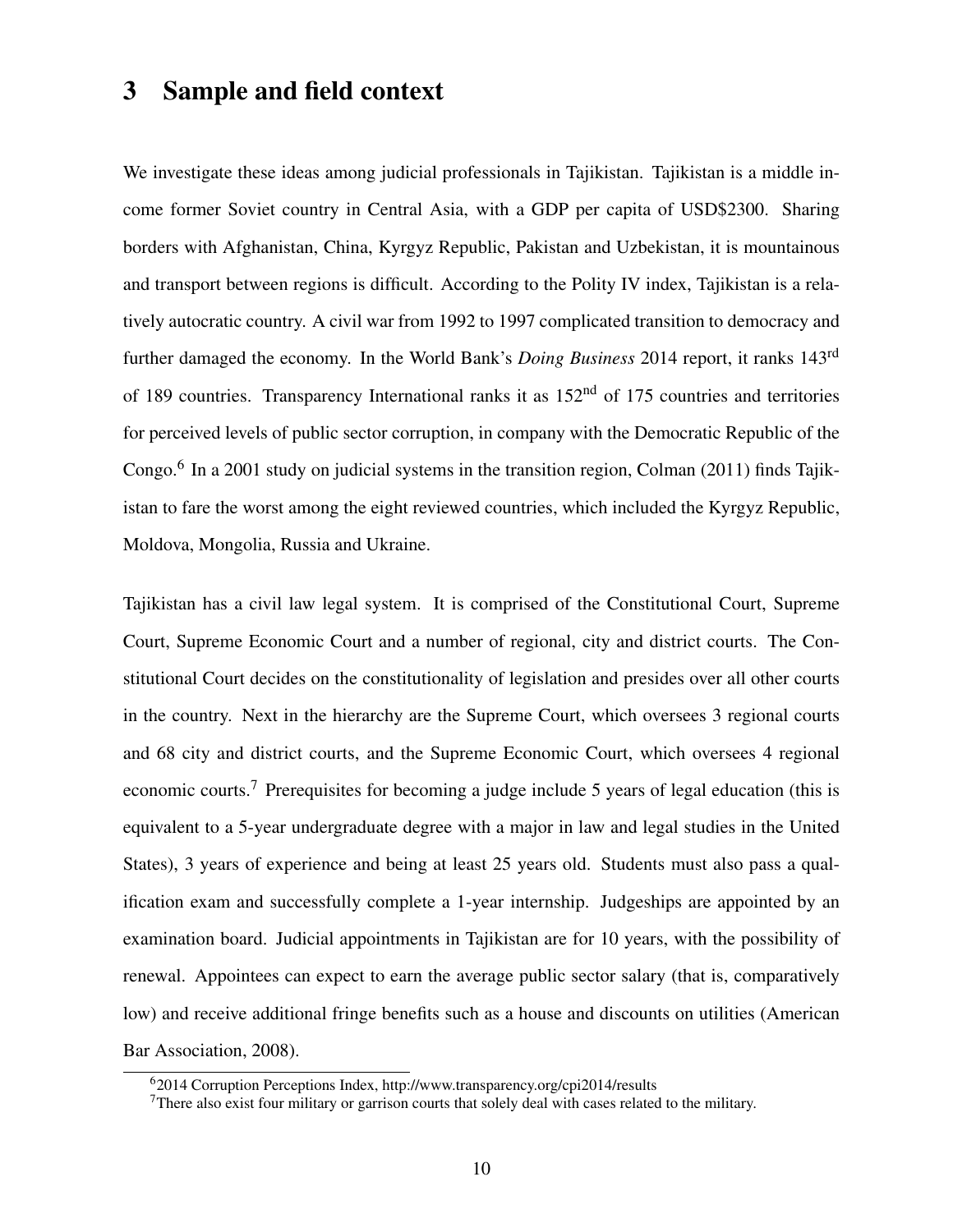Our sample for this study includes 103 commercial and general jurisdiction court judges, 57 from in and around Dushanbe, the capital city, and 46 from rural areas. At the time this constituted approximately 40 to 50 per cent of the judges in the country that hear commercial cases. The average participant is a 39-year-old male with 5 years of legal education and 12 years' experience in the legal sector. This is reported in [Table 1.](#page-32-0) We estimate that judges see around a dozen cases a month, including small procedural matters.

Judicial decisions in Tajikistan are not publicly available, there are no independent legal publications in Tajik and "quarterly" newsletters from high courts are published only sporadically [\(American Bar Association,](#page-29-13) [2008\)](#page-29-13). Accordingly, there is little opportunity for judges to establish a quality-based reputation, except perhaps within multi-judge courts based on informal information exchange. Further, extrinsic incentives for quality are poorly defined. The courts operate under a tenure-based pay scale and, anecdotally, the qualifications that are considered for reappointment or promotion are not well defined. There is no system in place to track the number of decisions passed down by each judge or the quality, even within a system that suffers from a serious backlog of cases. Further, the Council of Justice has no requirement for number of decisions to be passed per year by a judge. There is no statute of limitations for deciding a case once it has been filed, so judges cannot simply let cases die. As one might expect given these institutional details, volume performance in the country is low and Tajik speed of justice is poor [\(Colman,](#page-29-12) [2011\)](#page-29-12).

It is a highly politicised environment, where making quality decisions may be a lower priority than making politically prudent decisions. The system is also known for being corrupt [\(American](#page-29-13) [Bar Association,](#page-29-13) [2008;](#page-29-13) [Bertelsmann Stiftung,](#page-29-14) [2014\)](#page-29-14). The EBRD and World Bank's Business Environment and Enterprise Performance Survey (BEEPS) 2012 finds that only 35 per cent of firms interviewed from a nationally representative sample agree with the statement that "the court system is fair, impartial and uncorrupted". Once judges are appointed they face uncertainty with regards how performance is measured and how to secure reappointment [\(American Bar](#page-29-13) [Association,](#page-29-13) [2008\)](#page-29-13). The reappointment process is not governed by any law, lacks any objective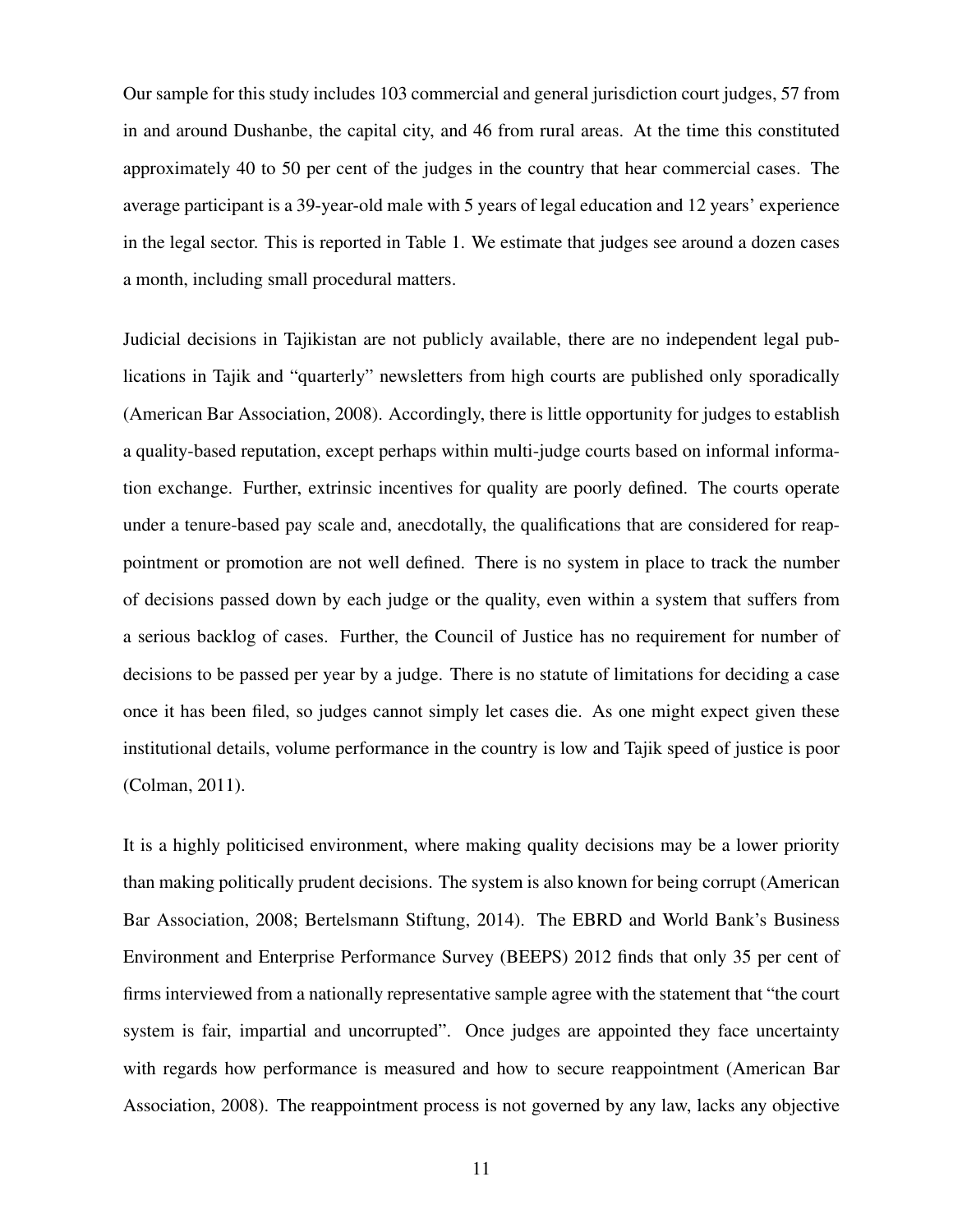measure, and thus lacks transparency.

Such uncertainty and low accountability can be highly corrosive to professionalism and quality [\(Hackenbrack and Nelson,](#page-30-10) [1996;](#page-30-10) [Salterio and Koonce,](#page-31-6) [1997\)](#page-31-6). For example, [Campante, Chor, and](#page-29-15) [Do](#page-29-15) [\(2009\)](#page-29-15) shows that the risk of not getting reappointed can lead to strategic decision-making, where the main beneficiaries of decisions may be the government or the decision-maker himself. This strategic decision-making is apparent in any case involving the government, where the lack of independence in the judiciary makes the possibility of a foreign or domestic firm winning a case against the government is nearly impossible [\(European Bank for Reconstruction and](#page-30-11) [Development,](#page-30-11) [2012\)](#page-30-11).

This context is not unique to Tajikistan and begs a review of the question "What do judges maximise?" [\(Posner,](#page-31-1) [1993\)](#page-31-1). In this setting, self-image may be key to motivating professional behaviour and determining the effectiveness of legal development policies. Since there are so many factors that can undermine professionalism in the field – lack of visibility, job uncertainty, low fixed-rate salaries and capture by the executive branch – using the lab to identify whether or not quality may be valued within the profession is an important first step for understanding the potential power of increased visibility for improving decisions. While the presence of shirking, strategic decision-making and corruption indicates a lack of professionalism, it does not preclude it. Some judges will perform well regardless of the circumstances. Nonetheless, professional (or individual) norms concerning quality, albeit comparatively weak, are critical for the success of any program of increasing visibility to improve the judicial system.

## 3.1 Experimental design

Following the convention of [Izuma, Saito, and Sadato](#page-31-7) [\(2010\)](#page-31-7) and [Ariely, Bracha, and Meier](#page-29-3) [\(2009\)](#page-29-3) we use anonymous peer observability (audience effects) to measure the impact of selfimage on performance. The literature shows that people behave differently when they think or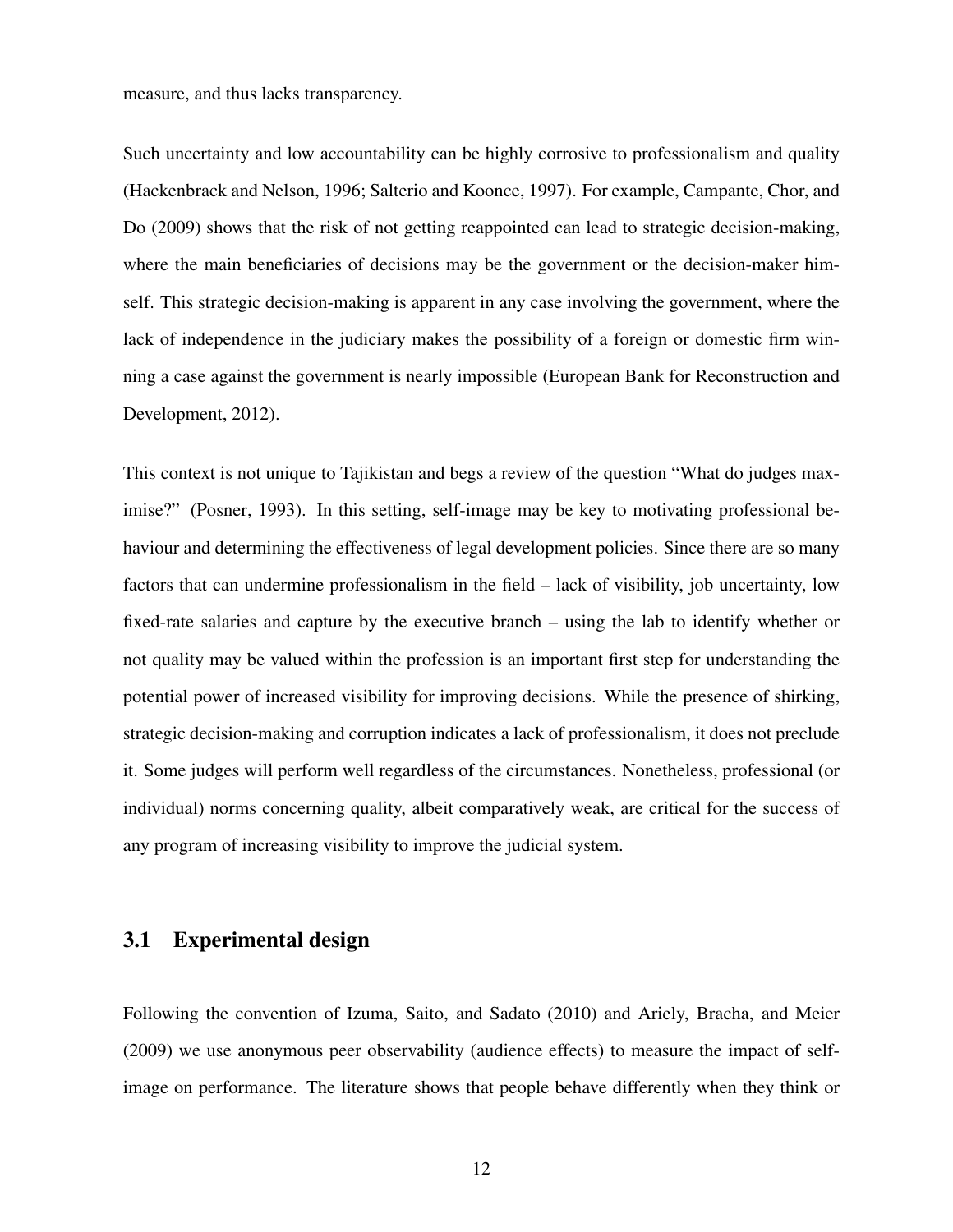know that they are being watched. An audience can increase generosity and cooperative behaviour (for example, [Hoffman et al.,](#page-30-12) [1996\)](#page-30-12), even when the watcher is only suggested [\(Haley and](#page-30-13) [Fessler,](#page-30-13) [2005;](#page-30-13) [Rigdon et al.,](#page-31-8) [2009\)](#page-31-8). Psychologists suggest that this is due to the internally generated social rewards from behaving consistently with social norms [\(Gleitman,](#page-30-9) [1996;](#page-30-9) [Izuma et al.,](#page-31-7) [2010\)](#page-31-7). Results extend beyond generosity and cooperative behaviour: providing an audience has been shown to decrease anti-social behaviour (?), influence purchasing decisions [\(Kimura et al.,](#page-31-9) [2012\)](#page-31-9) and to increase the likelihood of voting [\(Panagopoulos,](#page-31-10) [2014\)](#page-31-10). Thus anonymous visibility may also incentivise effort among professionals, where there exists clear professional norms that put value on quality. Our treatment is therefore an invitation for participants to look into Gleitman's mirror [\(Gleitman,](#page-30-9) [1996\)](#page-30-9).

We use lab experiments since the research question cannot be addressed using available field data. Since all judges faced the same tasks, the experiment provides information that we cannot observe in the real workplace setting, where all cases are different. The experiments took place in August 2013 in a classroom at the Judicial Training Centre in Dushanbe, Tajikistan. The experiment consisted of a real-effort task, a multiple price list activity (hereafer referred to as MPL) [\(Holt](#page-31-11) [and Laury,](#page-31-11) [2002\)](#page-31-11) to elicit preferences over ambiguity and a post-experiment survey. All activities were conducted using paper and pen. We reviewed informed consent and experiment instructions verbally and on paper before the start of the experiment. In all sessions, work was completely anonymous; judges were given a numeric ID card upon entering the classroom and used stickers to affix this ID to each worksheet they filled out. Performance on the real-effort task and the MPL exercise determined final earnings and judges were fully briefed on how payments would be determined before the experiment began.<sup>[8](#page-13-0)</sup>

The experiment was a two-by-two between subjects design, summarised in [Table 2.](#page-33-0) Each session had one of four treatments: no peer review (*control*, C), positive unknown probability of peer

<span id="page-13-0"></span><sup>&</sup>lt;sup>8</sup>At the beginning of the experiment, subjects were instructed on the importance of their numeric ID card; in order to collect the correct payment at the end, subjects had to present their numeric ID to the experimenter. The experimenter could then match the ID with the points earned, which had been entered into an Excel file. Hence, any task form could not be associated with any individual, even at the moment of payment. In this way we maintained anonymity throughout the session.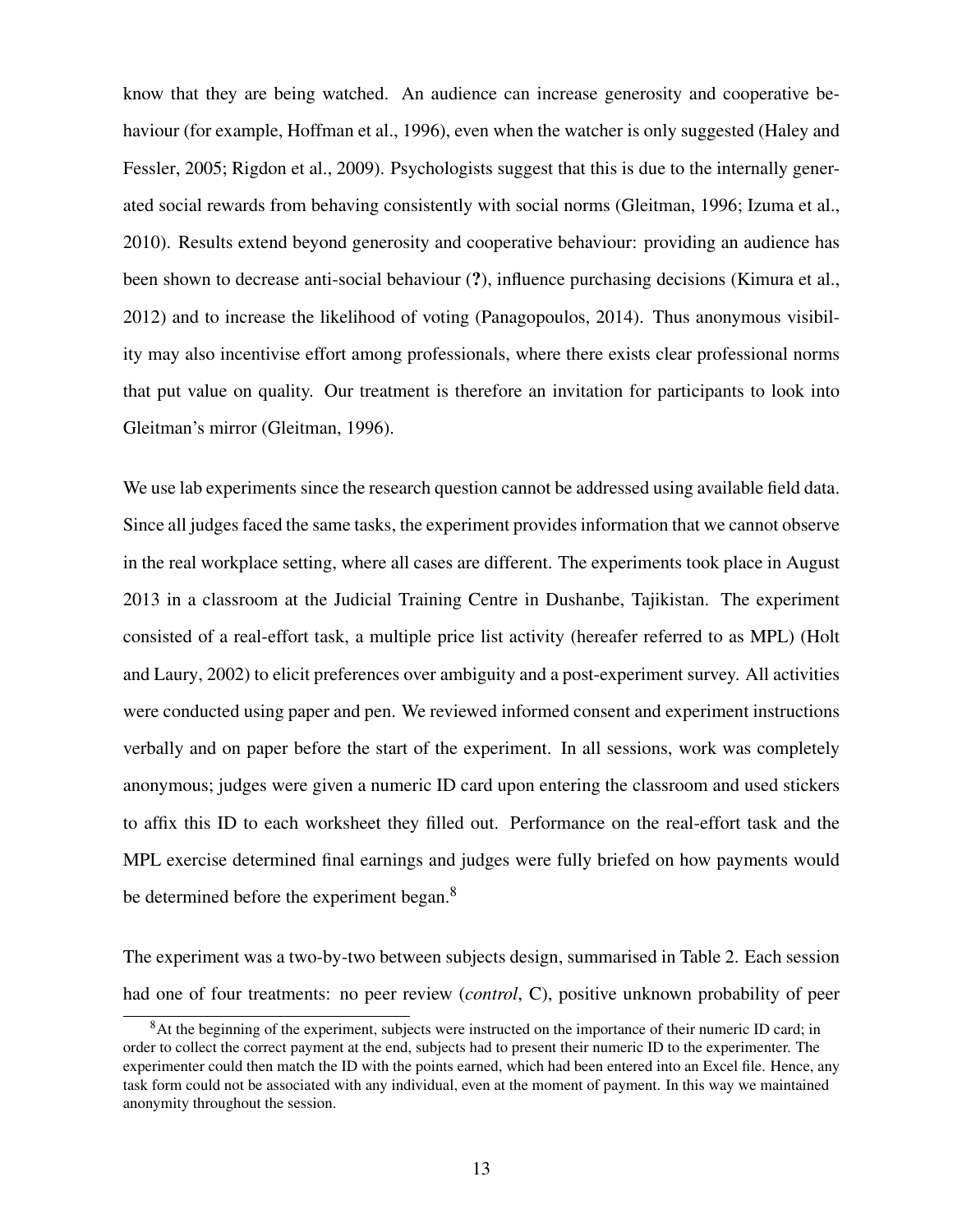review (*visibility*, T1), and each of these interacted with a tournament bonus incentive (*bonus*, T2, and *visibility+bonus*, T3). For the peer review treatment, instructions included a statement that there was a chance that subjects' work would be viewed by peers at the end of the session, but that their work would remain anonymous. This statement was also written on a blackboard and we called attention to this detail while reviewing instructions verbally. We also demonstrated how completed task forms would be chosen – by randomly drawing a number of forms from the pile of completed forms. Neither subjects nor the experimenter knew the probability that any given form would be selected for review. We thus refer to the treatment as uncertain peer review rather than risky peer review. For treatments without the possibility of peer review, this detail was absent.

All reviews occurred at the end of the experiment. The review consisted of publicly randomly selecting some completed and graded worksheets and making them available for subjects to go over on their own while we made the subject payments. Bonus earnings were not marked on the worksheets and remained the private information of those who won the bonus.<sup>[9](#page-14-0)</sup>

Thus *visibility* is a manipulatation using what [Haley and Fessler](#page-30-13) [\(2005\)](#page-30-13) refer to as "subtle cues of observability"; we prime subjects to consider what others might think of their behaviour, while maintaining all subjects' anonymity. Since all tasks were completed before any review occurred, we measure the impact of the *possibility* of peer review, not the impact of the review itself. Our work goes further than the eye spots studies, however, in that our potential observer is an actual person. The potential observers, moreover, share a group identity with the subject.

For the bonus treatment instructions included a modification of how earnings would be determined. In the section "How will our earnings be determined" judges learned that the top three point earners of the session would get a 50 point bonus. We chose a tournament bonus because we wanted to incentivise volume and did not have a prior on a meaningful threshold level to set

<span id="page-14-0"></span><sup>&</sup>lt;sup>9</sup>Graded worksheets had pluses marked next to each correct answer and minuses marked next to each incorrect answer. The top of the graded worksheet listed points earned from correct items, points earned from incorrect items, and total points earned.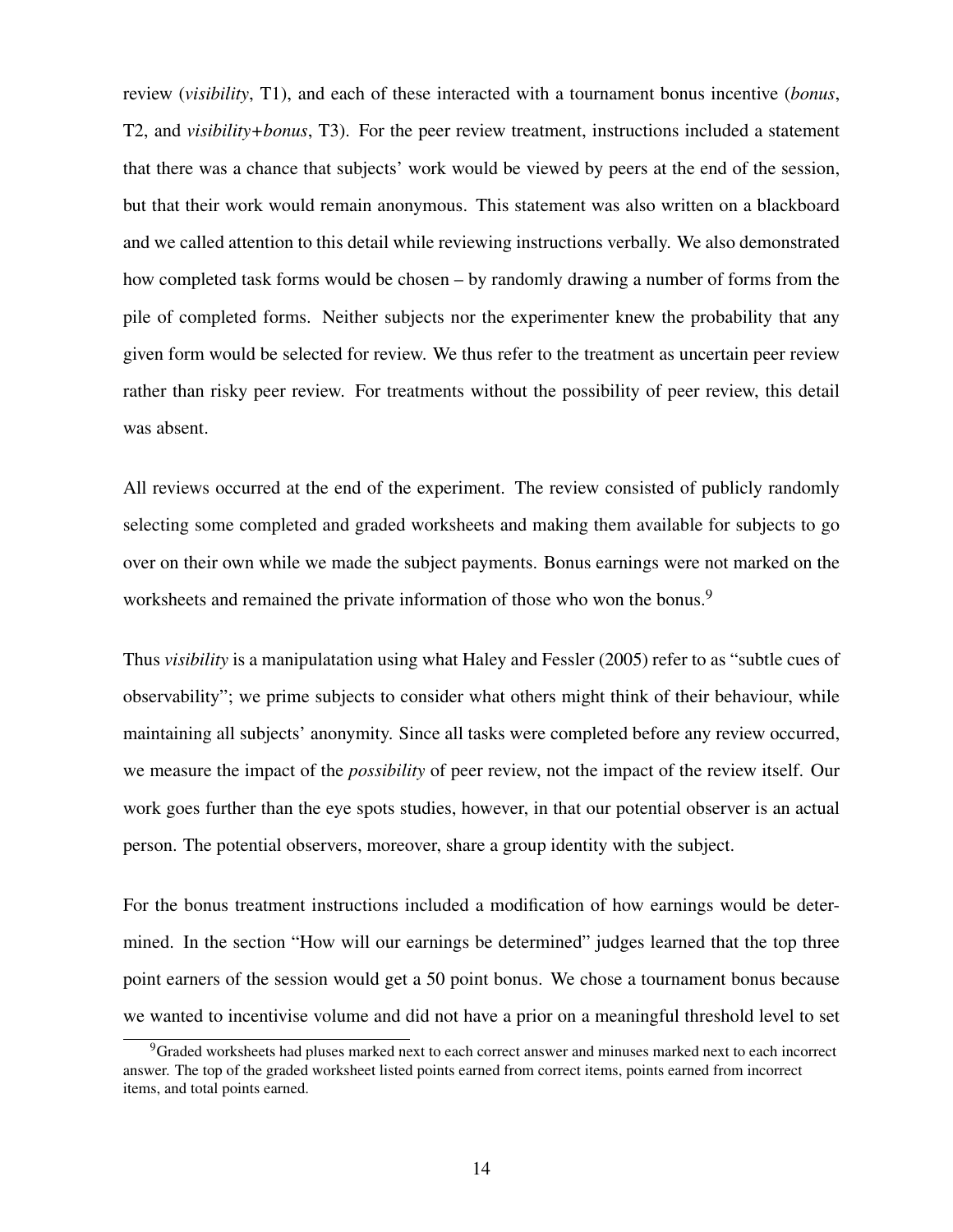ex ante. Further, a competitive bonus rather than a threshold bonus requires subjects to consider the performance they expect from their peers, thus creating a parallel with the self-reputation in-centive where subjects also may reflect on what their peers are doing.<sup>[10](#page-15-0)</sup> Note that the bonus was based on points earned (see below for a description of how points were earned) and not number of items completed correctly.

In all treatments subjects completed a real-effort task. The task entailed filling in blanks from excerpts of the Tajik commercial code, where we had removed key words or phrases. Excerpts were extracted from the Tajik commercial code and blanks covered a range of difficulty. A copy of the Tajik commercial code was provided. Thus the task mimicked key aspects of the judges' real work environment: it used relevant subject matter, there was no required minimum or maximum effort and judges could use references as desired. Simultaneously, we made sure that the task reflected standards in the literature. It was a mundane task and real effort was required to get points. It was simple enough that anyone could succeed, but impossible to complete in the time provided, thus allowing for variation in skill.

Subjects had 8 minutes to complete as many items on the worksheet as they could. Worksheets were designed to be impossible to complete all items correctly but such that anyone could have completed at least one item correctly. Subjects earned 5 points for any attempt at filling in the blank, and an additional 5 points if they did so correctly. This simplifies to 10 points for each correct answer and 5 points for each incorrect answer. Subjects earned 1 Tajik somoni (0.15 euros) for every 10 points. Finally, subjects could choose to answer some items correctly and some incorrectly.<sup>[11](#page-15-1)</sup> Note that unlike the "rational cheater" model of motivation, the wrong answers in this experiment are not considered cheating as quality is fully observable, points are given for effort on both correct and incorrect answers and the agents themselves are the only beneficiaries of the effort (or lack thereof).

<span id="page-15-0"></span><sup>&</sup>lt;sup>10</sup>The competitive aspect of the incentive may have led some subjects to self-select out of the tournament and thus provide lower than average effort.

<span id="page-15-1"></span> $11$ Participants completed an incentivised practice round so that they could familiarise themselves with the task. Data from the practice round are not included in the analysis.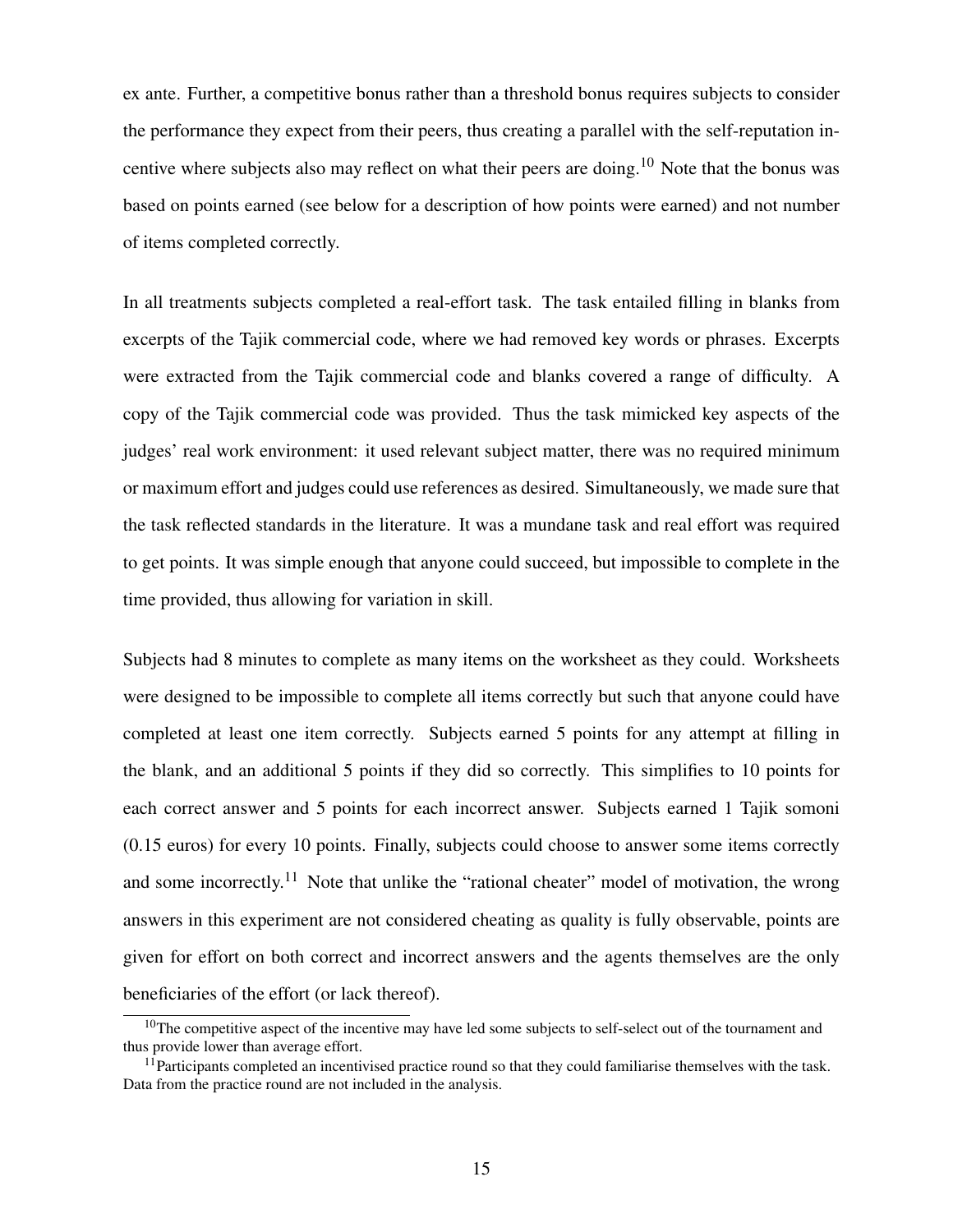After the real-effort task, while completed forms from the task were being scored, subjects completed the MPL activity and the survey. For the MPL activity, subjects made 11 choices. Each choice involved a trade-off between a safe payout and a payout that would be determined by a lottery. To determine the outcome for each lottery, we drew red and black balls from an urn. We capture ambiguity preferences by not specifying the contents of the urn. Subjects knew that there were red and black balls, but they did not know how many there were of each. Subjects were paid for each choice to minimise confusion. Unfortunately the subjects did not fully understand the MPL activity and we observe multiple switch points or no switch points for all but three subjects. Subjects did, however, understand that each choice was between a safe and uncertain lottery. Thus, we use as our measure of ambiguity preferences,  $r_i$ , the fraction of times the subject chose the lottery to determine their earnings in the MPL activity.

The post-experiment survey was not incentivised. It included items on demographics and asked subjects about strategies they may have used for completing the task. It also included a set of 12 items to measure grit [\(Duckworth et al.,](#page-30-14)  $2007$ ).<sup>[12](#page-16-0)</sup>

All payments were made at the end of the sessions. There was no feedback between rounds, so participants did not learn how many points (that is, how much money) they or their peers earned from round to round. Further, we collected all forms at the end of each round. Experiments were conducted in Tajik, with written instructions available in Russian.

A final note on the experimental design: we test what is essentially a blunt instrument. Subjects are told their peers present in the room may view their anonymised work. This anonymity is what ensures that we measure self-image and not external reputation building. But visibility is uncertain, as is who the peers are that will view any individual's work. Further, the review process itself is not articulated in advance; subjects are not told what details their peers will learn or if the review will be done as a group. The only definition is that the review is uncertain and anonymous.

<span id="page-16-0"></span><sup>&</sup>lt;sup>12</sup>The grit score is the average response from a 12-item survey.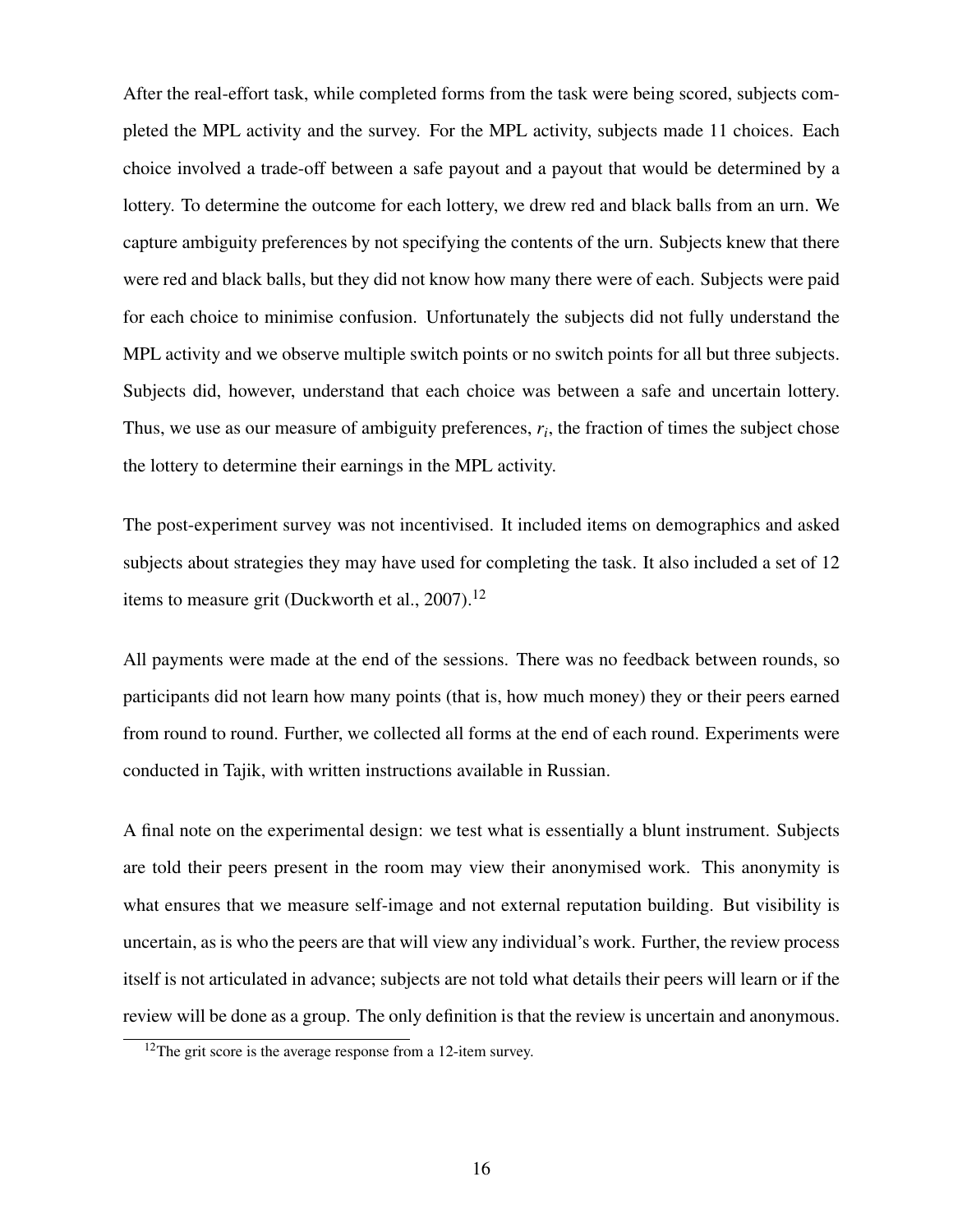## 3.2 Empirical specifications

To look at the impact of the treatments on effort choices, we compare the performance on total number of items completed, number of items completed correctly, and number of items completed incorrectly between treatments. If subjects adhere to a professional norm that puts value on quality, triggering self-reputation should increase the number correct relative to other treatments. If self-image utility from quantity tends to be positive, we will also expect to see increases in incorrect items. At some quality threshold, subjects may experience diminishing marginal returns to self-image over quality or may face a capacity constraint. In that case, subjects may exert effort instead to maximise quantity, which would lead to increases in incorrect answers. Looking at judges by type, we predict that ambiguity-averse judges will react more strongly to the possibility of others seeing their work. Finally, as per classic theory on piece-rate incentives, we expect that the bonus on achieving the highest total number of points will act as an indirect incentive for subjects to maximise quantity over quality and thus expect large increases in incorrect answers for this treatment.

We also examine the question of how the different incentives impact the likelihood of a correct answer. This is a pertinent policy question. Users of the legal system rely on having a high probability of a just outcome, with reasoning behind decisions properly based in the legal code. In this sense, the probability of a correct answer is the most important outcome variable to consider. It may also be the more relevant choice variable when considering a quantity-quality trade-off; judges may have preferences over their average performance that do not change across treatments. Thus, while the number completed goes up or down, the per cent correct may remain constant. This would suggest that there is a well defined professional norm on average performance such that different incentive schemes can only act on quantity.

Finally, we look at the trade-off between quantity and quality. In the multi-tasking literature, agents are hypothesised to put more (or all) effort into the easily measurable task. While we can perfectly observe both quality and quantity in our experiment, quantity is easier to verify and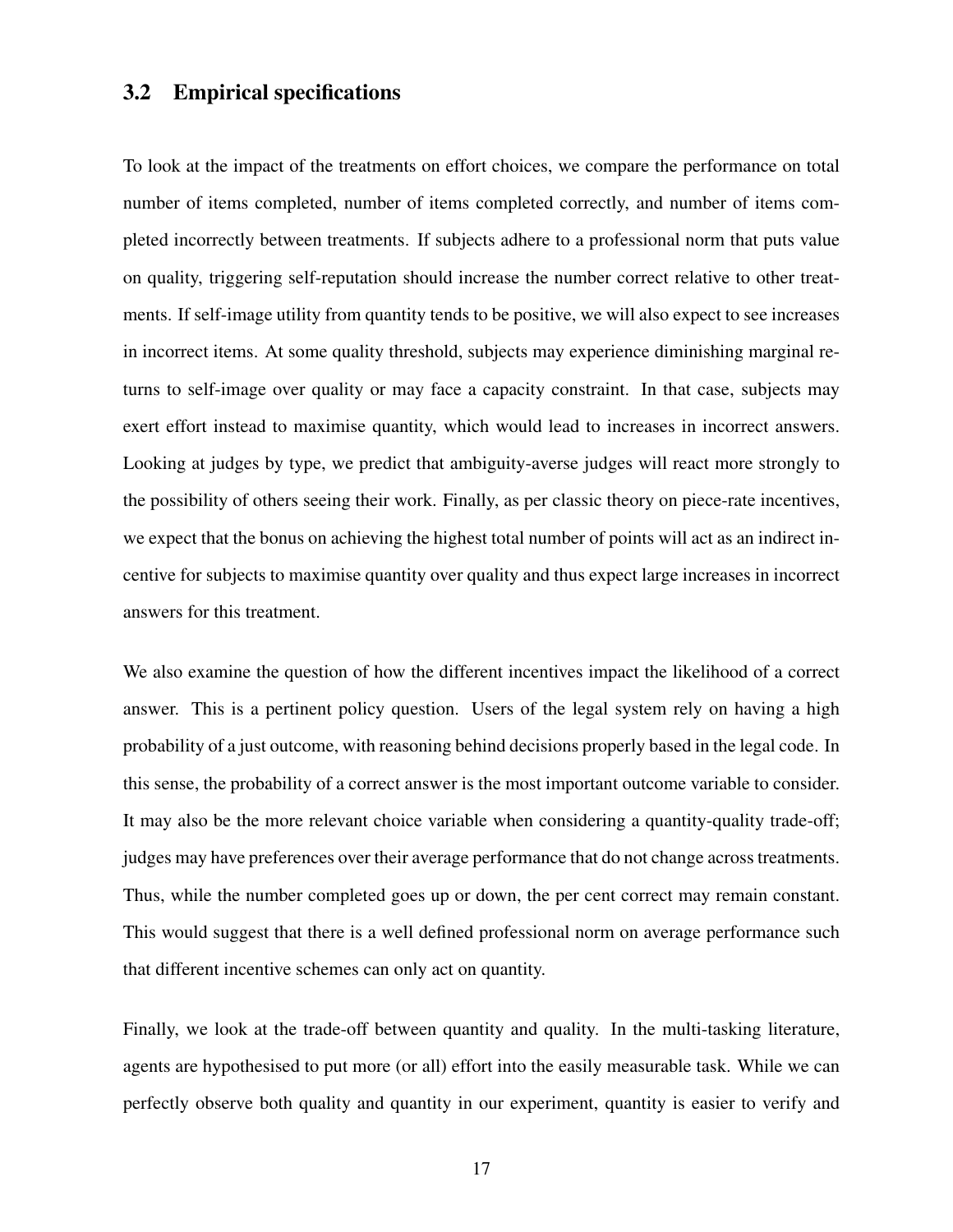requires less effort to produce. We hypothesise that the trade-off is more salient under the bonus incentive, where there are disproportionate gains to incorrect answers.

We first look at the treatment effects using Mann-Whitney tests, and complement this with OLS regressions using bootstrapped standard errors. With the OLS analysis, we obtain estimates from using only treatment dummies on the right-hand side as well as estimates that include controls for subject and session characteristics. The regressions are as follows, where *Performance*<sup>*i*</sup> is either number correct, number incorrect, total items completed or the ratio of number correct to total items completed: $13$ 

$$
Performance_i = \beta T_i + \gamma Z_i + \delta X_i + e_i.
$$
\n(2)

The regression for the quantity-quality trade-off is:

Numberincorrect<sub>i</sub> = 
$$
\alpha
$$
(Numbercorrect<sub>i</sub>) +  $\beta$ T<sub>i</sub> +  $\gamma$ Z<sub>i</sub> +  $\delta$ X<sub>i</sub> +  $e_i$ . (3)

 $T_i$  is a vector of treatment dummies, with the control as the excluded category.  $Z_i$  is a vector of judge characteristics including age, sex, education, seniority (years working in the legal sector), a dummy for being relatively ambiguity loving and a measure of grit.<sup>[14](#page-18-1)</sup> Importantly, in sessions with more high-ranking judges, the response to potential peer review may be greater (monotonic shift) so we control for rank, education and age.  $X_i$  represents the day on which the subject participated to control for any information passed between subjects across days.<sup>[15](#page-18-2)</sup>

Our visibility treatments embody two kinds of ambiguity: unknown positive probability of in-

<span id="page-18-1"></span><span id="page-18-0"></span><sup>&</sup>lt;sup>13</sup>Other econometric specifications that account for non-normal error terms or count data yield the same results.

<sup>&</sup>lt;sup>14</sup>While we included all 12 items from the grit survey on the post-experiment survey, we found non-response on a few items to be correlated with treatment. Since the grit score is validated using all 12 items, the grit score was missing for these respondents. To avoid missing responses that are not random, we do not utilise the full grit score. Instead, we use one item from the questionnaire –"I am a hard worker" – as it directly captures the idea of perseverance, it is strongly correlated with grit score (Pearson correlation of 0.66 and p<0.001) and non-response on this item was minimal and not correlated with treatment. Other items on the grit questionnaire are less straightforward to interpret in isolation and/or do not correlate as highly with the final grit score.

<span id="page-18-2"></span><sup>&</sup>lt;sup>15</sup>We cannot control directly for session effects using session dummies because not all treatments were repeated across multiple sessions. Results do not change if we control for treatments that were repeated.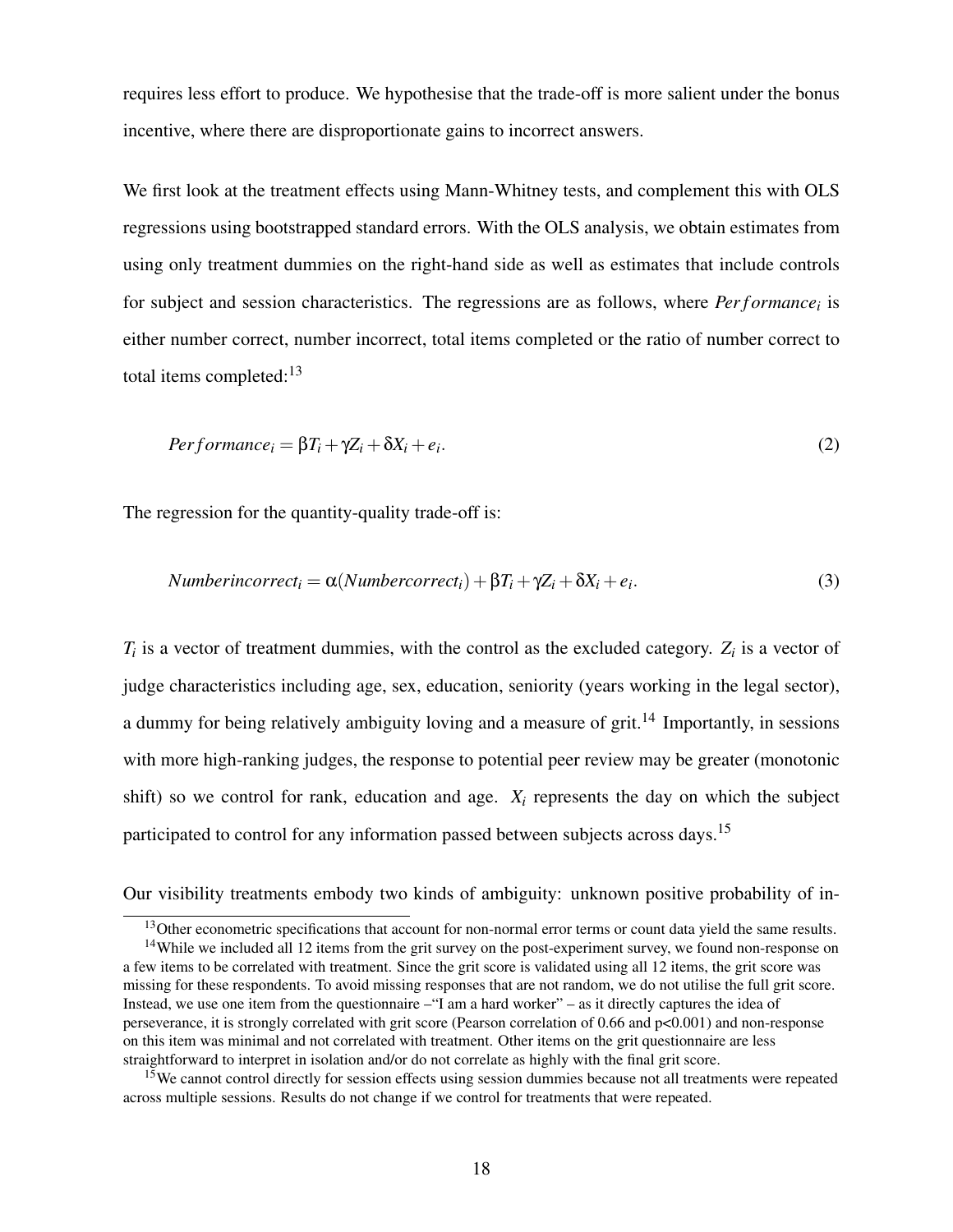formation being posted, combined with not knowing who may see any given decision. Different peers' opinions will have different value and peers have different abilities to verify the quality. Thus, a possible confounding influence on performance differences between treatments is ambiguity aversion. Subjects who are more ambiguity averse may have a stronger response to the visibility treatment. Since ambiguity attitudes are well balanced across treatments, we do not expect any level effects.

We thus test the difference between total number completed, number correct and number incorrect across treatments. We also consider the policy question of how likely a correct answer will be under the different incentive schemes. Finally, we look at the trade-off of effort put on quantity versus quality across treatments.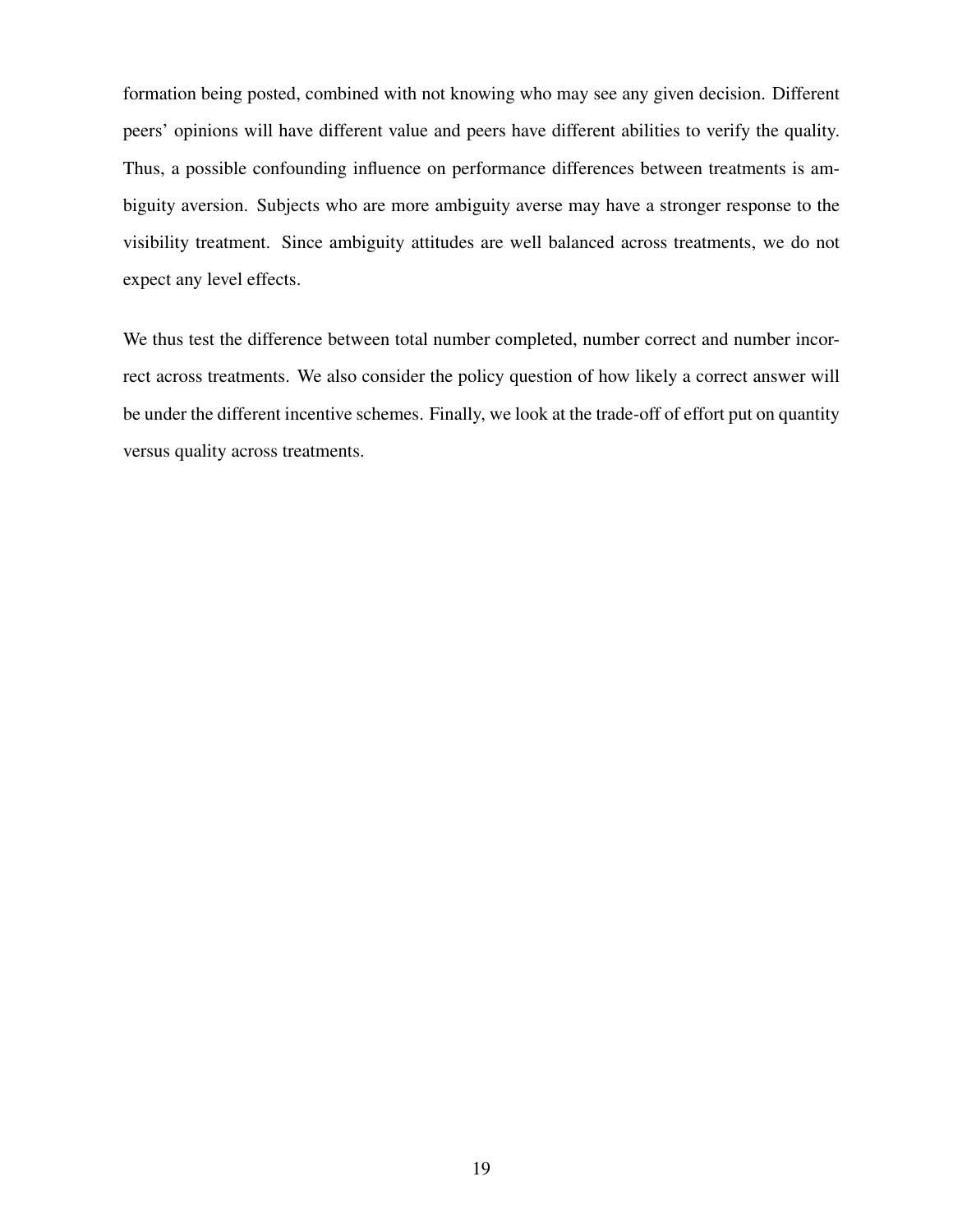# 4 Results

Results are summarised in [Table 3.](#page-35-0) First, it is important to review whether the incentives functioned properly, since pay-for-performance is not part of the judicial system in Tajikistan. Recall that correct answers were twice as valuable as incorrect answers. Since it was impossible for subjects to complete the form with all correct answers in the time provided, a profit maximiser facing a capacity constraint may have chosen to provide a mixture of correct and incorrect answers; the incorrect answers satisfy preferences for quantity and are also "quick wins" for earning points. While quality is poor in general, with half of the sample scoring below 85 per cent correct in the control, there is considerable variation (individual values range from 0 to 100 per cent correct). Also, across treatments, subjects earned most of their points with correct answers. In all treatments we see subjects providing both correct and incorrect answers (the average number of items completed, items correct and items incorrect were 19.34, 10.36 and 8.98, respectively). The fact that we see correct answers, which have a higher effort cost, in all treatments appropriately reflects the relative power of the incentives. Further, subjects occasionally provided all correct but never chose to present all answers as incorrect. There were subjects who provided only correct answers in all treatments except for *bonus*, where all subjects provided a mixture of both correct and incorrect items. Thus, we conclude that despite the relative inexperience with experiments and with piece-rate incentives, subjects took the task and the incentive seriously.

We now move on to discuss the comparison of the treatments. [Figure 1](#page-34-0) displays the difference in total, correct and incorrect items completed across treatments. Each bar represents the average number of items completed in each session. This is broken down by average number correct (bottom portion of the bar) and average number incorrect (top portion of the bar). Quantities of items completed are both higher in the treatments than in the control and display greater variation, which could reflect heterogeneous responses to the various incentives, by type. But quantity completed does not go up as much in *visibility* and *visibility+bonus* as it does in *bonus*. This is due to a large increase in average number of items completed incorrectly in *bonus*. *Visibility* and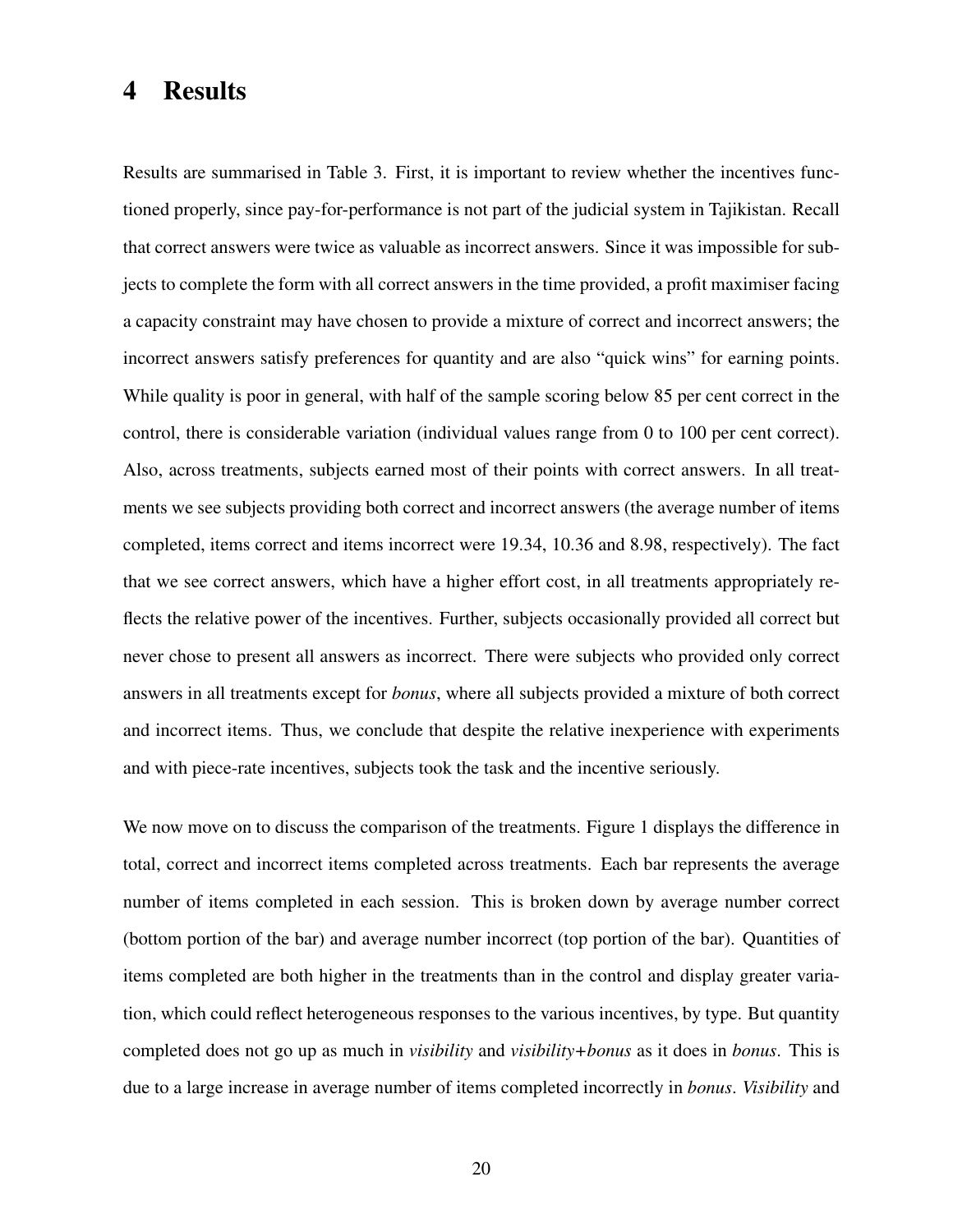*visibility+bonus* also outperform *control* with respect to the average number of incorrect items, but it is most pronounced in *bonus*. The average number of correct items is higher in *visibility* and *visibility+bonus* than in *control*, but not higher in *bonus*. Finally, we fail to reject the hypothesis that average number correct differs between the two peer review treatments (Mann-Whitney test, p=0.43). Mann-Whitney results confirm that the differences mentioned are statistically significant, as shown in [Table 4.](#page-36-0) Results are reiterated in the regression analysis, and also prove to be robust to adding subject and session characteristics. Regression results are reported in [Table 5.](#page-37-0) We thus have our first result.

Result 1: *(visibility improves productivity) Self-image incentives improve productivity relative to the control, with increases in both correct and incorrect items. In contrast, a competitive bonus incentive motivates an increase in incorrect items only.*

Aside from the striking differences in the total items completed, *bonus* motivated a large decrease in the per centage of items completed correctly compared with the other three groups. Results appear in [Table 4](#page-36-0) and [Table 6.](#page-38-0) [16](#page-21-0) In *bonus* we see that subjects provided 1.6 incorrect answers to each correct answer, compared with a 0.44 ratio in *control*. The ratio is middling in *visibility* and *visibility+bonus* (0.78 and 0.60, respectively) and not significantly different than in *control*. Interestingly, the per cent correct does not differ between *visibility* and *visibility+bonus*, nor does it differ when comparing these two treatments with *control*. Anonymous visibility may not trigger higher quality compared with the control, but adding visibility to a bonus results in behaviour that is indistinguishable from visibility alone. This leads to our second result.

Result 2: *(crowding out of extrinsic motivation) Self-image concerns impact per cent correct only when combined with a relatively high powered competitive bonus. Self-image concerns thus enforce a quality standard that would otherwise be ignored in the presence of a bonus.*

It is worth mentioning that female judges and judges with more experience tend to have higher per centages correct. Looking back at [Table 5](#page-37-0) we can see that this is not due to answering more

<span id="page-21-0"></span><sup>&</sup>lt;sup>16</sup>One subject chose to complete zero items and so their ratio of correct to total is undefined.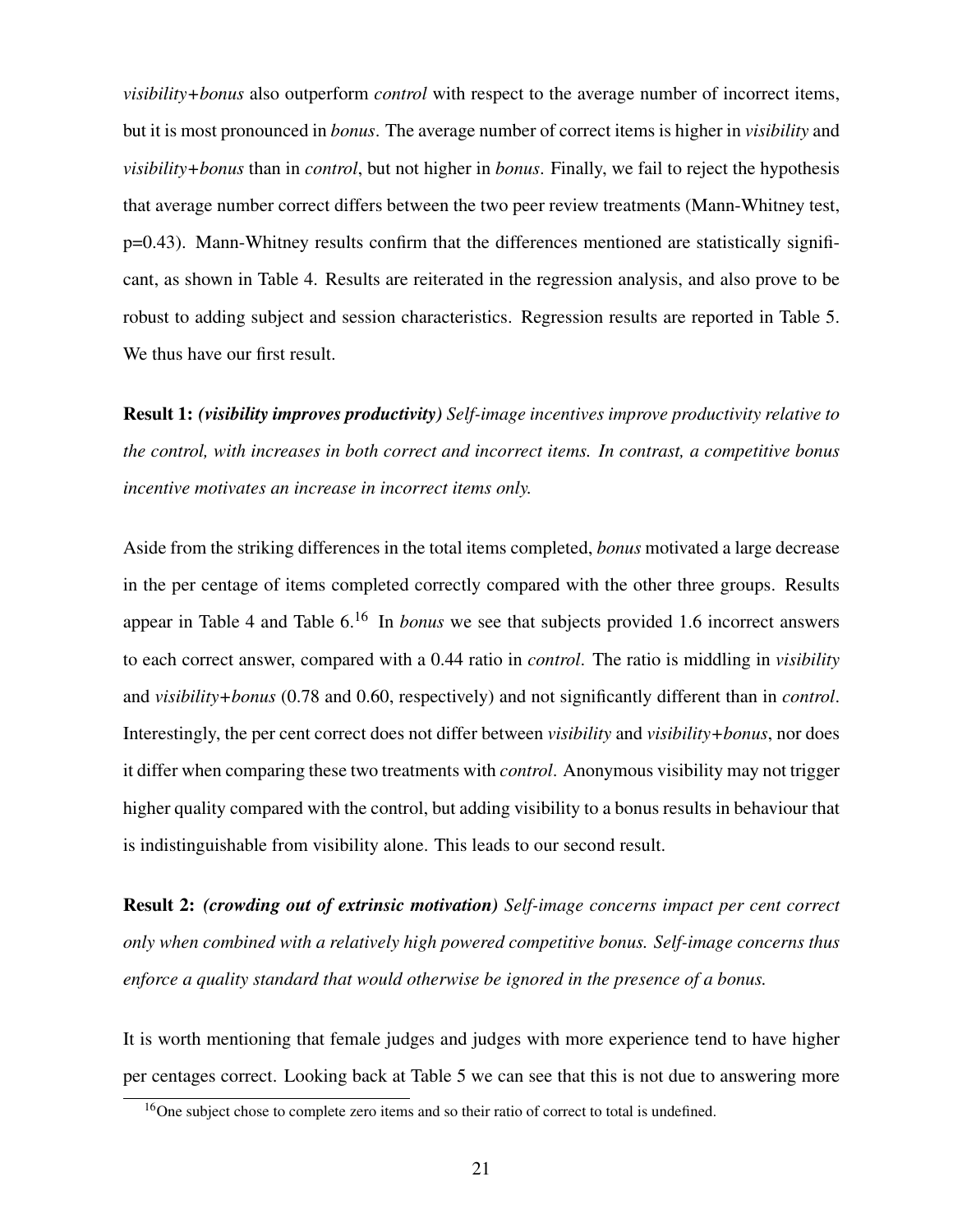correctly, but instead is due to answering fewer incorrectly.

We now turn to investigating the quantity-quality trade-off across the treatments. This is partly informed by comparing performance on per cent correct. More interesting is the correlation between the number that subjects answer correctly and the number they answer incorrectly. The latter correlations are in [Table 7,](#page-39-0) where we use interaction terms to look at how this correlation differs between treatments. We see that the number correct and the number incorrect are significantly negatively correlated on average. In all treatments people with more correct answers tend to also have fewer incorrect answers. This suggests a trade-off between quantity and quality. But the trade-off is not as we would expect from solving a straightforward profit maximisation problem. If subjects were simply maximising profit subject to a time constraint, and given the pay-offs, we would expect the coefficient on *Correct* in [Table 7](#page-39-0) to be equal to -2. This can be seen if we let profit be  $10C + 5I$ , where *C* is the number correct and *I* is the number incorrect. Let  $T = T_C C + T_I I$  be the time constraint, where *T* is total time available,  $T_C$  is time spent on each correct answer and  $T_I$  is time spent on each incorrect answer. Given this decision problem, we would expect subjects to spend twice as much time on correct answers as incorrect answers (that is,  $1/2 = T_I T_C$ ). Solving the time constraint for *I* in terms of *C* then gives  $I = T/T_C - T_C/T_I C$ or  $I = T/T_C - 2C$ <sup>[17](#page-22-0)</sup> But we do not see this in the data. Instead, we see from our regression of *Incorrect* on *Correct* that the coefficient is -0.3; on the margin, decreasing the number correct by 1 results in 0.3 additional incorrect answers. Further, since most subjects complete more correct than incorrect, it is clear that we cannot interpret this coefficient as the ratio of time spent on each correct answer to time spent on each incorrect answer. If we frame this in terms of choosing quantity and quality, where both quantity and quality are linear combinations of C and I, we obtain the same result. This leads to our fourth result.

Result 3: *Correct and incorrect items appear to be substitutes, but the trade-off cannot be described by standard profit maximisation.*

<span id="page-22-0"></span><sup>&</sup>lt;sup>17</sup>We obtain the same result if we allow subjects to choose an effort level to achieve a certain probability of getting any given item correct, rather than choosing how many to complete correctly and how many to complete incorrectly.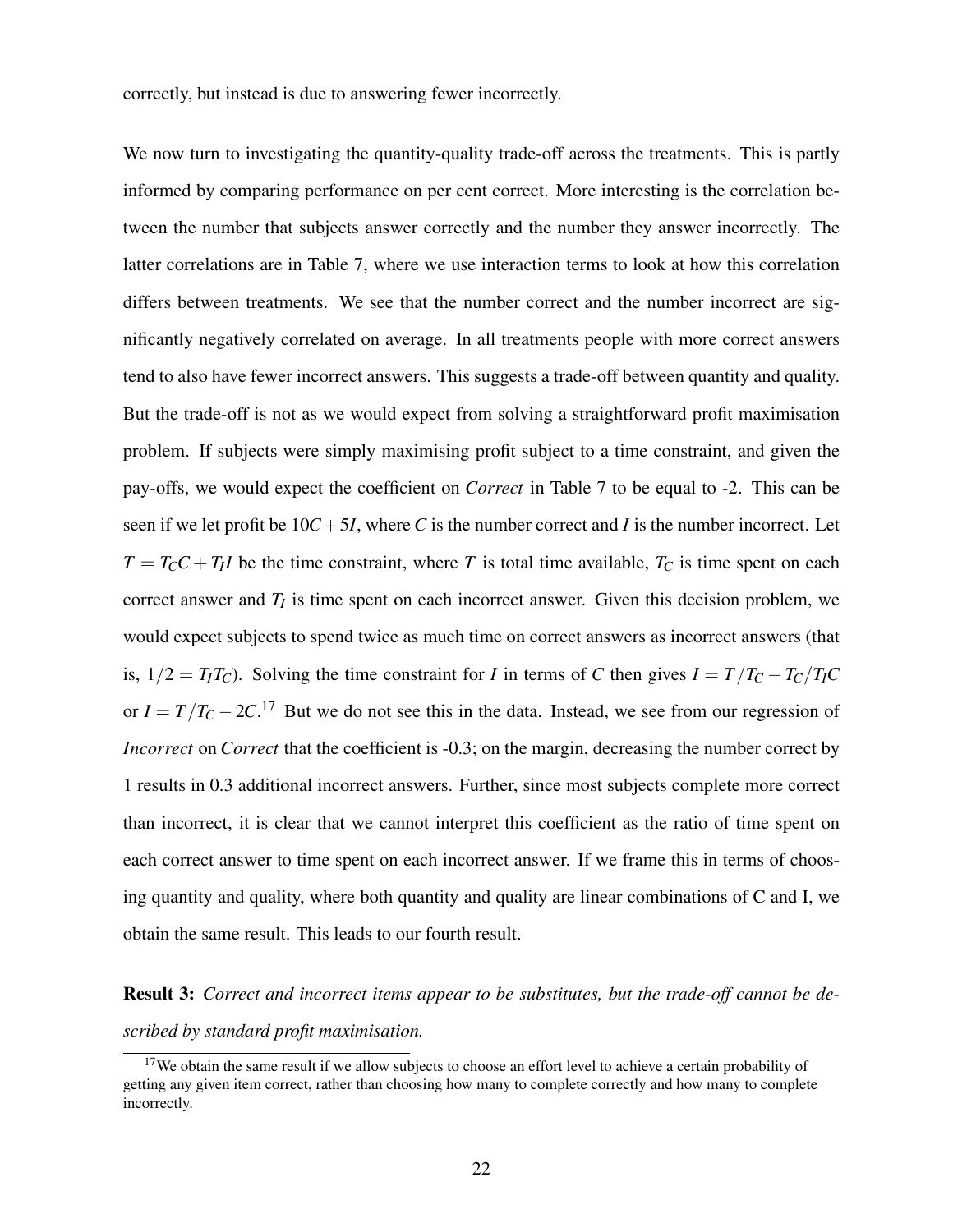From this we conclude that the optimisation problem subjects face in this experiment is likely more complex than basic profit maximisation. In particular, the profit maximisation problem ignores that subjects' optimisation problem may include self-image. Self-image utility can explain the apparent limit on willingness to earn points from incorrect answers. In a world where subjects have positive self-image utility from quality, for each additional item completed they decide the effort to put forth so as to achieve a quality that maximises the self-image payout. Meanwhile, a negative self-image value to appearing greedy leads subjects to replace each foregone correct with a disproportionately small number of incorrect items. In our experiment, the limit to profit maximisation is the same in the control and in the visibility treatments, but it is different in the bonus treatment. In the bonus treatment, subjects are more willing to gain more points from incorrect answers. We see from the results in columns 3 and 4 of [Table 7](#page-39-0) that in *bonus* this trade-off approaches 1. This means that more people are willing to have a higher incorrect-to-correct ratio in *bonus*. The range of ratio in *bonus* is (0.37 to 46). In the control it is (0 to 5). On average, this is a threefold increase in willingness to substitute foregone correct answers with incorrect answers. We also see this in the significant decrease of per cent correct in *bonus* compared with the other treatments. Note, however, that this is still lower than the expected ratio of 2 to 1, suggesting that even in this treatment subjects hold back – it is possible that they correctly estimate their peers' willingness to get points from incorrect answers and hem in their own opportunistic behaviour accordingly.

Result 4: *The private bonus treatment increases the willingness to trade off quality for quantity, but the trade-off still falls short of the pure profit maximising choice.*

This result holds even when we control for observables that will be correlated with ability to answer items correctly, such as education and years of experience. It also holds if we exclude outliers, who may be strongly driven by the competitive nature of the bonus and thus driving the result. The trade-off in *bonus* is robust to adding controls. The average correlations across treatments becomes insignificant when adding controls because the standard error on this variable more than doubles. Nonetheless, we can conclude that while the visibility treatments do not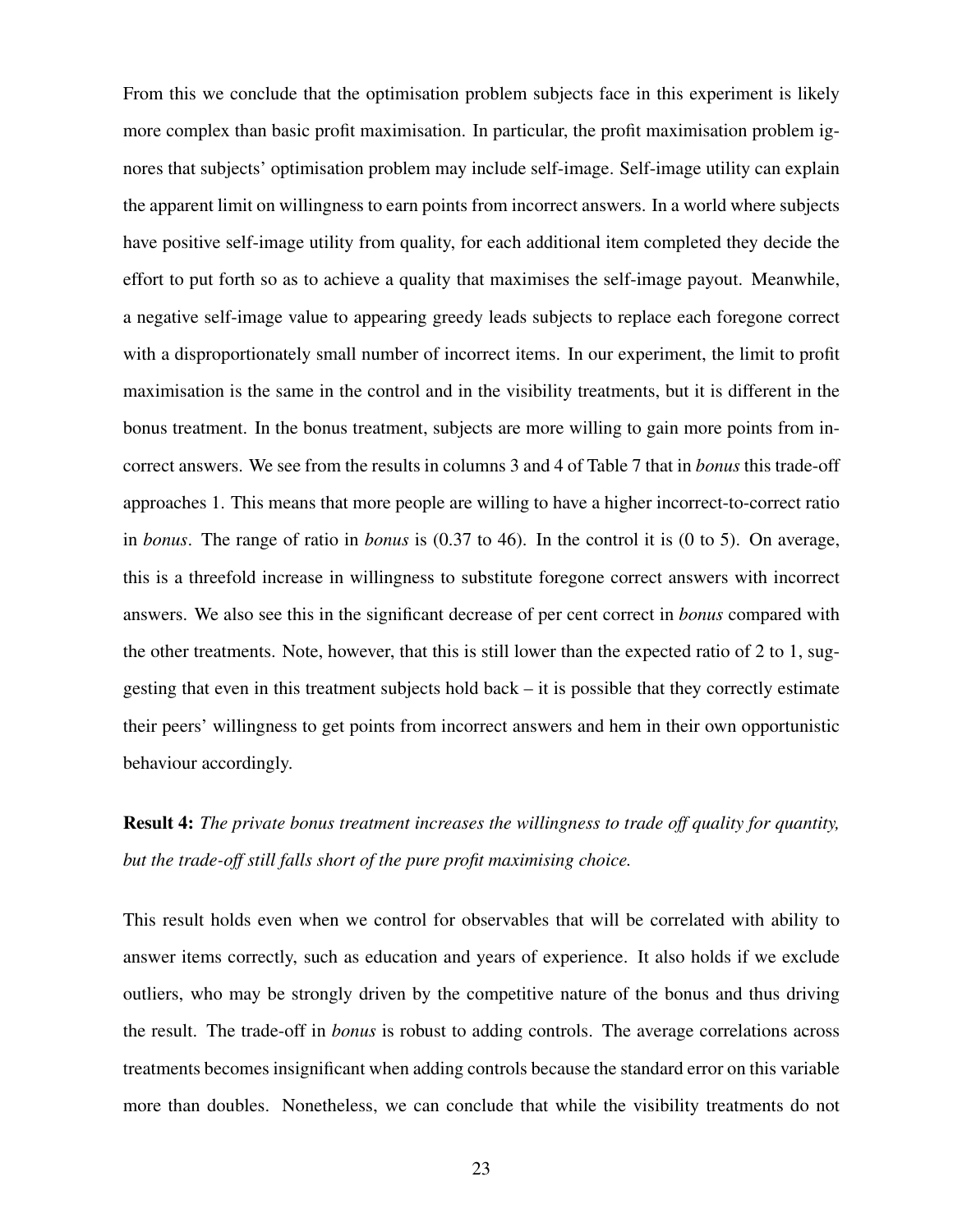impact the average quantity-quality trade-off, the bonus treatment does. This can be attributed to an increased willingness to fill in incorrect answers in the bonus treatment, presumably to gain quick and easy points and compete more for the prize.

Finally, with this sample we contribute to a small body of literature on judge performance in former soviet countries. [Dimitrova-Grajzl et al.](#page-30-15) [\(2012,](#page-30-15) [2015\)](#page-30-16) investigate productivity among judges in Slovenia and Bulgaria, respectively, using actual judge-level data on performance. In Slovenia, they find that volume is correlated with salary and that judges also increase volume if they think they will be up for promotion. These results echo our own findings – judges unambiguously respond to increased incentives by upping their volume. By using these larger datasets, the authors are also able to draw conclusions about heterogeneous response to incentives. For example, they find evidence of a quantity-quality trade-off in district courts in Slovenia, but not in lower courts. In contrast, they do not find evidence of a quantity-quality trade-off in Bulgaria. While we cannot look at heterogeneous treatment effects due to our sample size, but, unlike these papers we are able to directly observe causal implications of different incentives and directly observe how this impacts quantity and quality.

In summary, we find that social incentives do motivate more effort, but the quantity-quality tradeoff does not appear to be affected by the presence of social rewards. Priming self-image concerns alone does increase quantity, but does not increase quality (measured as per cent correct). The (private) bonus treatment, on the other hand, overemphasises gains to incorrect answers that are easier to complete in a fixed time frame - here is the only place we see the quantity-quality tradeoff suffer. The impact of the bonus on incorrect items completed is approximately four times the effect that visibility has on completing correct items. per cent correct is higher in all treatments compared with the *bonus*. This means that the probability that a court case will be handled well, instead of being handled quickly with errors, predictably decreases under high powered competitive bonus incentives. Adding self-image to a bonus incentive scheme mitigates the opportunism we see in the private bonus treatment and is not discernible from social rewards alone. Our results are consistent with a story where negative self-image utility from profit maximisation effectively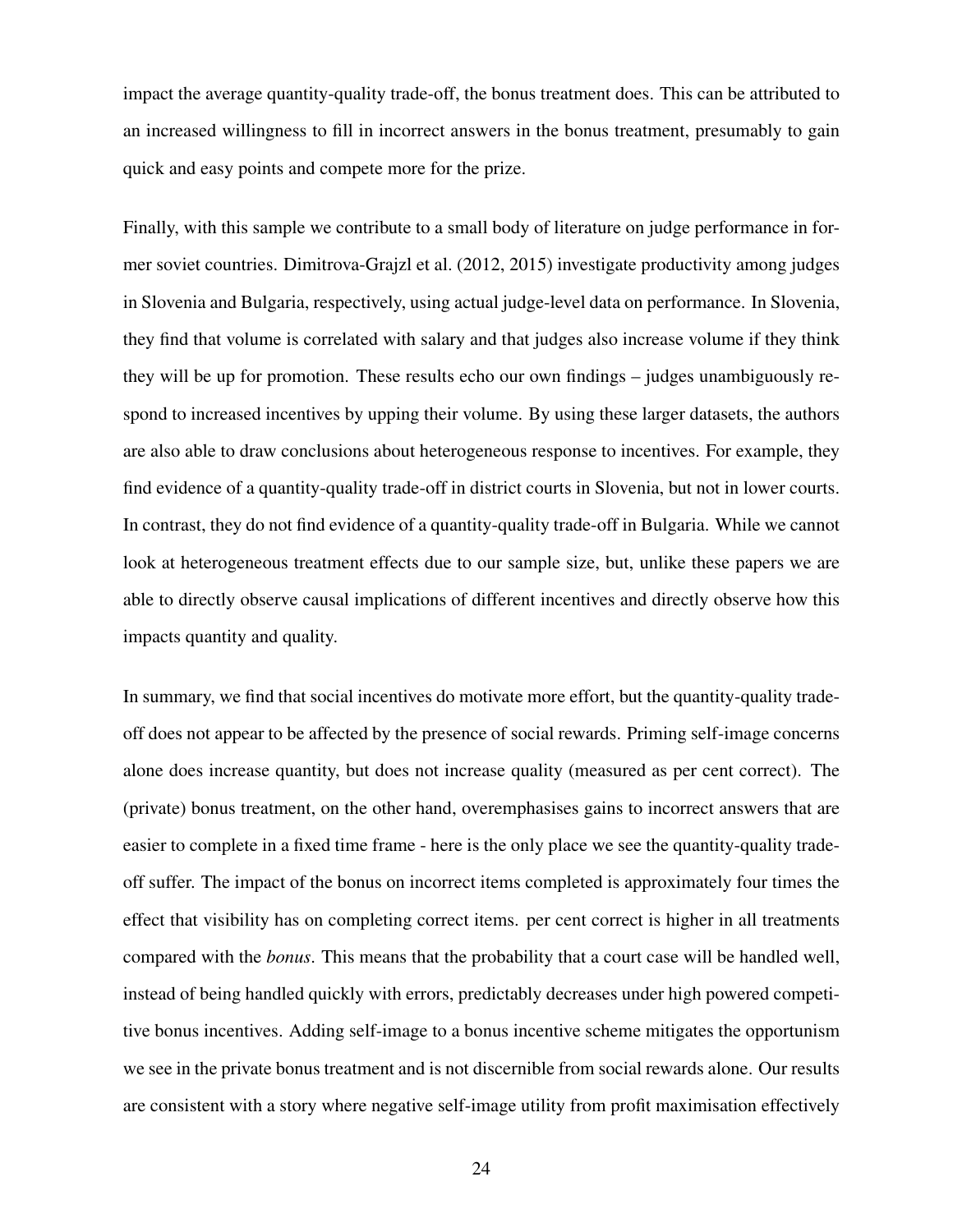increases the cost of an additional incorrect answer, while positive self-image utility from being productive increases total items completed without sacrificing average quality. Finally, that visibility reduces the effect of the bonus suggests that social rewards can in fact crowd out extrinsic motivation along the socially undesirable dimension.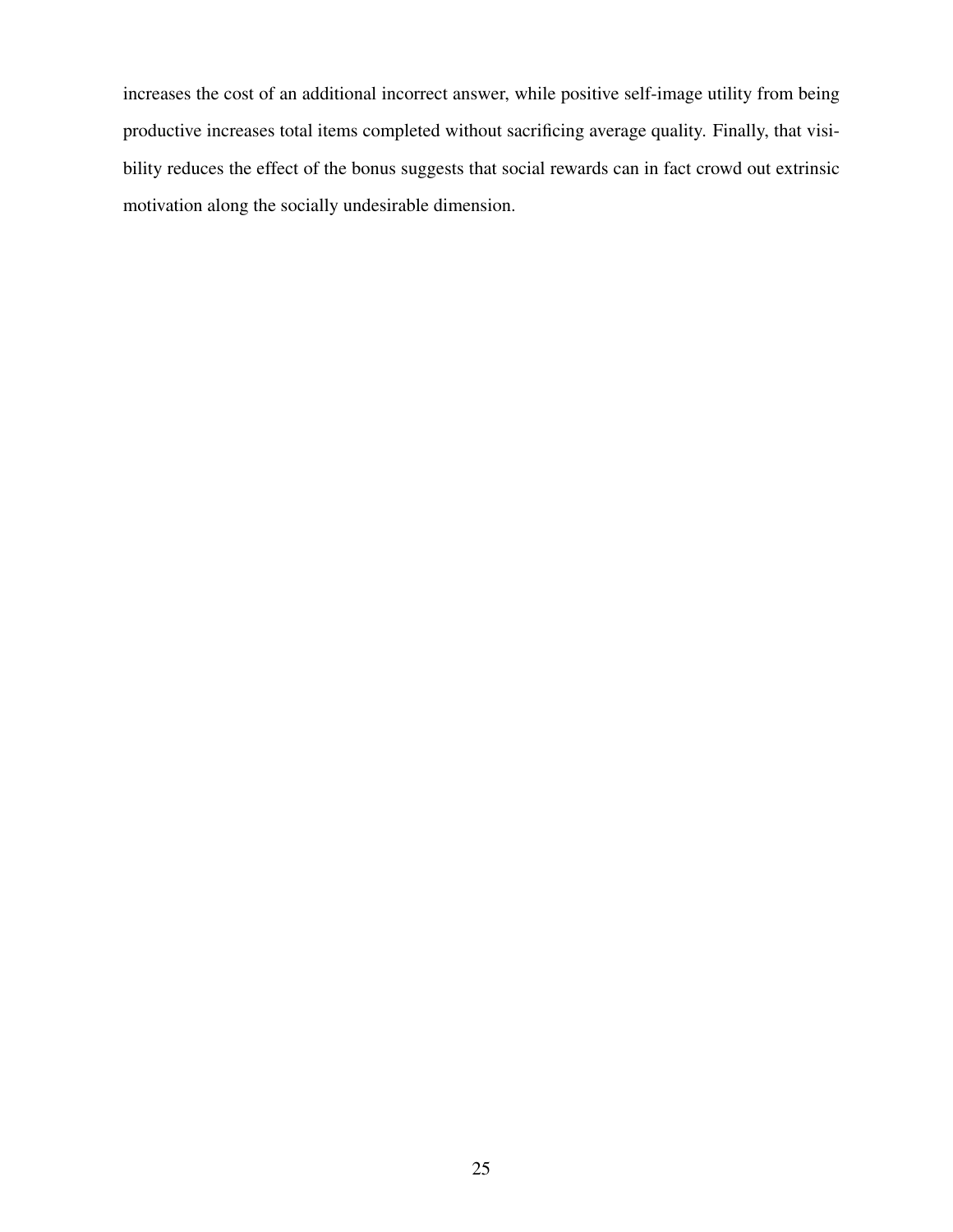# 5 Conclusion

For this study, we explored how social rewards and money motivate judicial professionals to expend effort on quality and quantity. The existing literature suggests that the social rewards from self-image investment can motivate behaviour that deviates from selfishness and low effort equilibria [\(Bénabou and Tirole,](#page-29-0) [2002;](#page-29-0) [Haley and Fessler,](#page-30-13) [2005\)](#page-30-13). But this has been sparsely explored in more contextualised settings. We investigate this topic using a framed field experiment with a sample of judges in Tajikistan. Tajikistan is an ideal context to study these ideas. Creating incentives for quality and professionalism in a setting such as Tajikistan is difficult. Once judicial decisions have been passed down, they are not open for peers or the public to access. Further, income is tenure-based and promotion is not linked directly to performance. Thus, conscientious policy-makers must seek alternate ways to motivate workers. Leveraging and building judges' professional self-image may be one option for improving effort. In particular, priming professional identity can be an important element of promoting professionalism. The results from our study can inform researchers and policy-makers on the relative power of self-image incentives for motivating improved effort among professionals.

Both monetary and social incentives in our experiment increase effort put towards quantity. Under the social incentive, the additional effort does not come at the cost of quality. The bonus incentive, on the other hand, is very bad for quality. Extrapolating to the real world, such bonus incentives could actually decrease the chance that any given commercial law decision is of high quality, without a complementary social incentive. Also from a user perspective, visibility alone may be an appropriate policy option when judges display limited preferences for quality: the chances of a fair outcome are no worse and the volume of cases considered in a given time frame could be better, thus improving the speed of justice.

Social and bonus incentives together better motivate quality than a pure money market with a bonus. In fact, behaviour in the mixed treatment is indistinguishable from behaviour in social reward treatment with no bonus. Social incentives thus appear to crowd out motivation to earn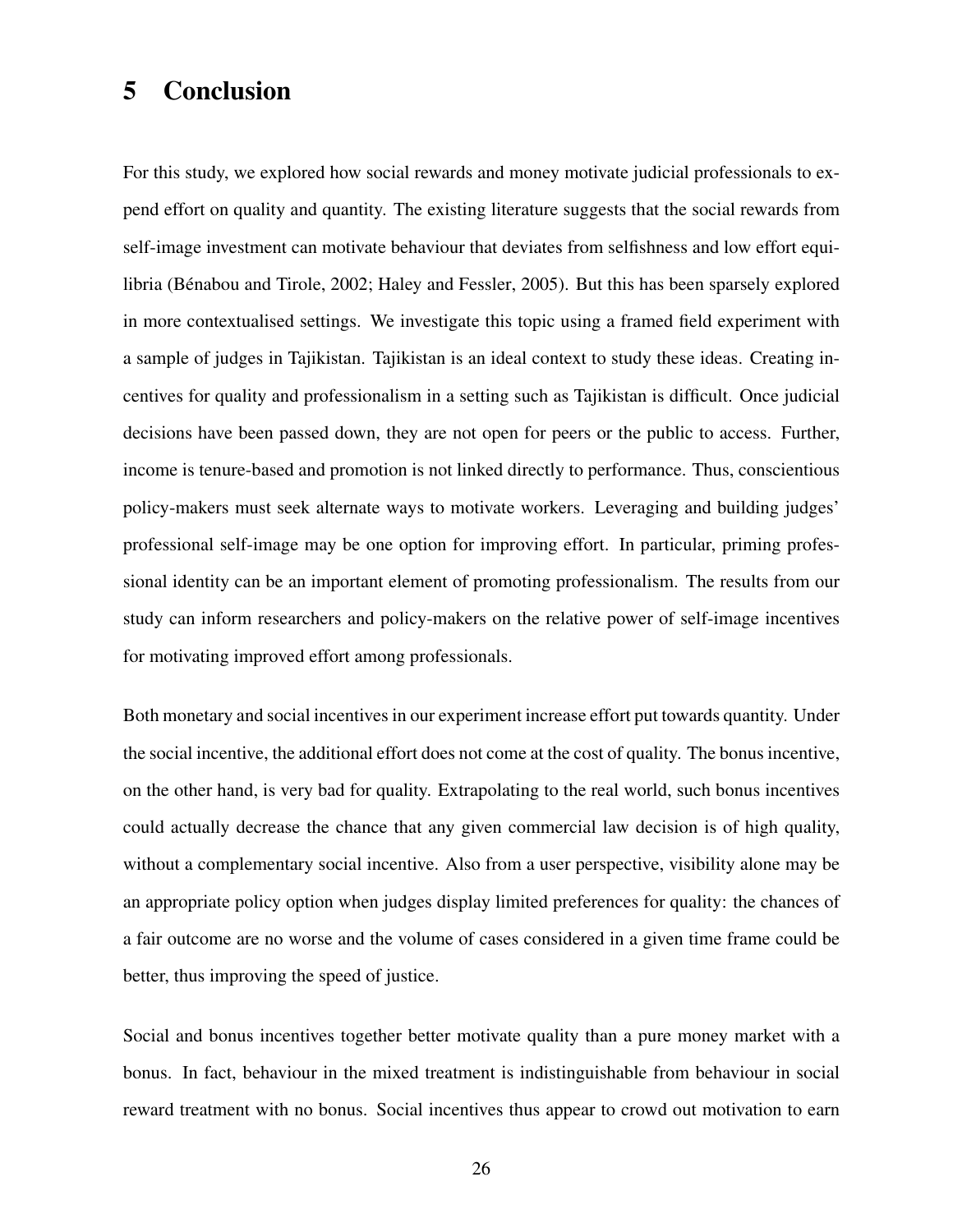the bonus. Note that our results from professionals in a work environment correspond in part with [Heyman and Ariely](#page-30-5) [\(2004\)](#page-30-5)'s work on charitable acts, which finds that mixed markets more closely resemble money markets. This is reflected in the lack of difference in per cent correct in the control (pure money market) and the social rewards treatments (mixed market). But in contrast to the conclusion that money markets resemble mixed markets, we find that mixing the social incentive with the high-powered bonus more closely resembles the the visibility treatment (a mixed market) than the control, a pure money market. So while it is not advisable to implement the competitive bonus, per se, if considered it must be accompanied by additional incentives for professionalism.

Our results support the idea that self-image can influence performance and under certain conditions it requires a stimulus. Compared with the control, subjects respond to visibility with higher effort on both correct and incorrect answers. But while suggesting visibility increases productivity, it does not impact average quality. According to [Ryan and Deci](#page-31-0) [\(2000\)](#page-31-0), the intrinsically motivated will not change in the presence of the incentive, so we can conclude that the dominant type in the group is one who has internalised professional norms for average quality but not productivity. Meanwhile, a bonus incentive, if offered without additional social incentives, is absolutely corrosive for quality. If a social incentive is added to the bonus, the effect is neutralised and standard levels of quality obtain. This is consistent with a model that includes positive self-image value from effort and negative self-image value for appearing greedy, with a norm of quality that requires external stimulus in the presence of high stakes monetary rewards.

These results should be carefully considered in any policy aiming to increase visibility. Visibility policies are usually not anonymous, so there are additional reputational incentives to take into account. Concerns over reputation may create enough social pressure to motivate improvements in average quality that we do not see in the anonymous setting. And, on the one hand, reputation may make career concerns more salient, motivating competition over quality that is not present otherwise. On the other hand, if the self-image response to anonymous visibility reflects professional norms, as the theory suggests, it is not clear that reputational incentives will call for a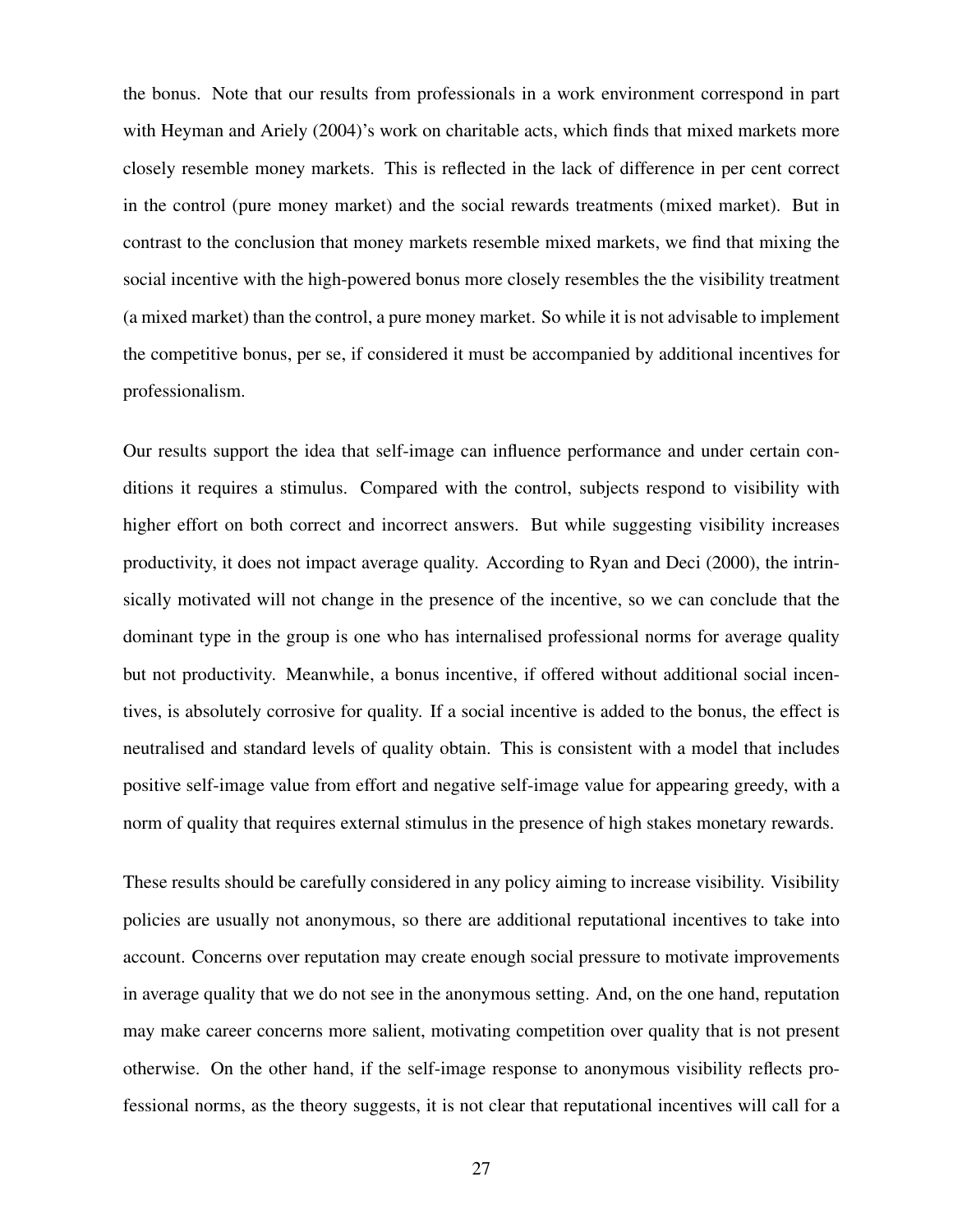different quantity-quality trade-off than exists presently.

We note that increasing anonymous visibility in essentially a reduced form treatment. The message is sufficient to trigger self-image investment, but we cannot disentangle what elements of the message do this. With our model we assume that this is due to preferences over both quality and quantity, where quantity is emphasised because it is more easily verified by peers. But it may also be capturing career concerns, if the message additionally cues the belief that not only peers, but also authorities, will see the work.

Our results best apply to the work place for the marginal worker, who prefers to conform to quality norms but is too often uninspired to do so. In the real work place, increasing volume may require a different kind of effort and gains from rent-seeking may be a relatively large portion of income. But according to the theory, the social stimulus is a motivator that should work across contexts. Undoubtedly some judges persistently perform better than others, especially those for whom the professional identity is more often salient. For others, monetary opportunity costs may act as a constraint on norm conformance – the preference may be to perform according to professional norms, except when costs are high as judges may determine it is not worth the effort. But for the marginal worker, reminders of professional norms may hold the key to unlocking norm conformance.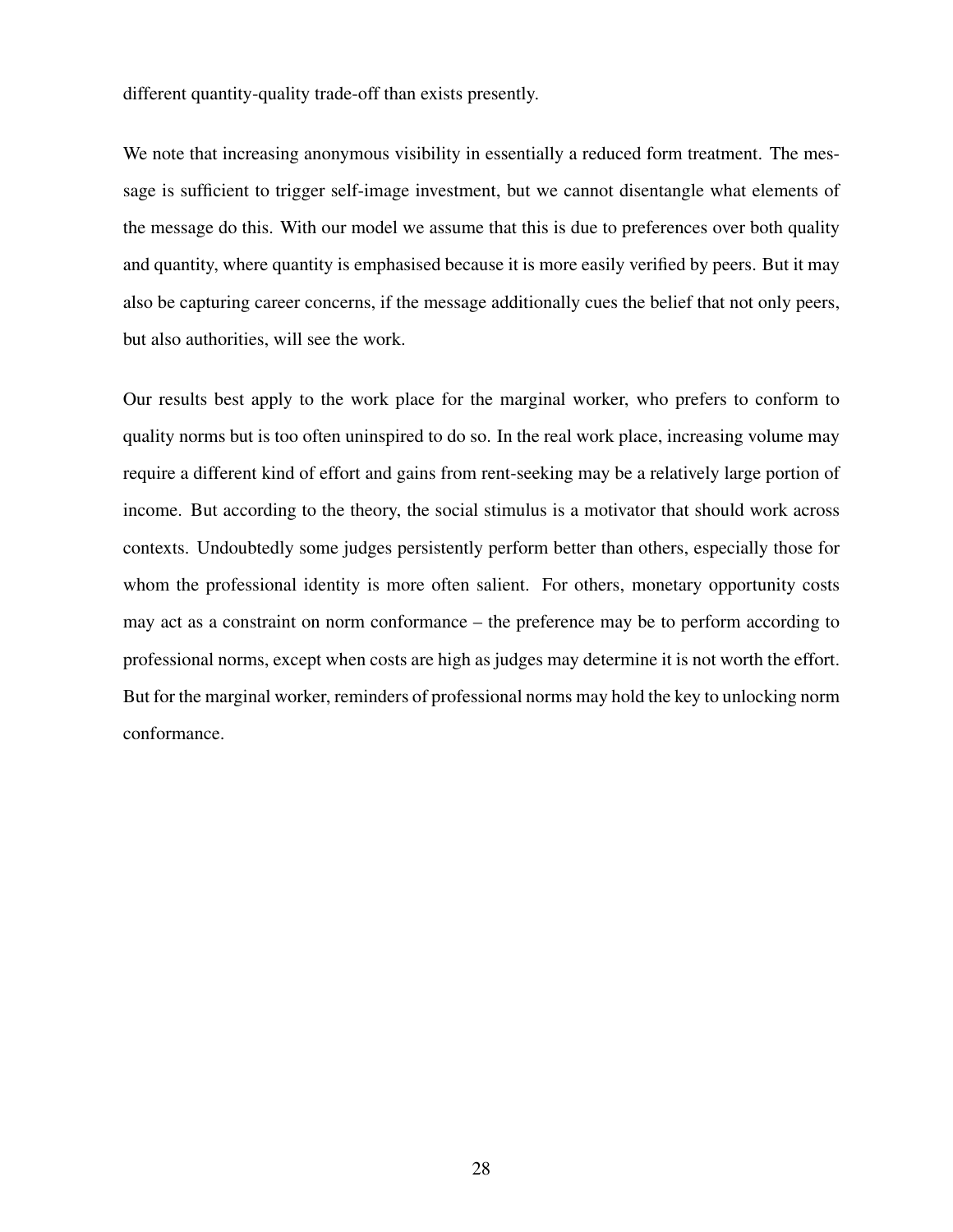# References

- <span id="page-29-6"></span>G. A. Akerlof and R. E. Kranton (2000), "Economics and identity", *Quarterly Journal of Economics*, 715–753.
- <span id="page-29-2"></span>G. A. Akerlof and R. E. Kranton (2008), "Identity, supervision, and work groups", *The American Economic Review*, *98*(2), pp. 212–217.
- <span id="page-29-13"></span>American Bar Association (2008), *Judicial Reform Index for Tajikistan*, Washington, DC: American Bar Association.
- <span id="page-29-11"></span>J. Andreoni and B. D. Bernheim (2009), "Social image and the 50–50 norm: A theoretical and experimental analysis of audience effects", *Econometrica*, *77*(5), 1607–1636.
- <span id="page-29-3"></span>D. Ariely, A. Bracha, and S. Meier (2009), "Doing good or doing well? Image motivation and monetary incentives in behaving prosocially", *The American Economic Review*, 544–555.
- <span id="page-29-5"></span>D. J. Bem (1972), "Self-perception theory", *Advances in Experimental Social Psychology*, *6*, 1–62.
- <span id="page-29-0"></span>R. Bénabou and J. Tirole (2002), "Self-Confidence and Personal Motivation", *The Quarterly Journal of Economics*, *117*(3), 871–915.
- <span id="page-29-9"></span>R. Bénabou and J. Tirole (2003), "Self-knowledge and self-regulation: An economic approach", *The Psychology of Economic Decisions*, *1*, 137–167.
- <span id="page-29-7"></span>R. Bénabou and J. Tirole (2011), "Identity, morals, and taboos: Beliefs as assets", *The Quarterly Journal of Economics*, *126*(2), 805–855.
- <span id="page-29-14"></span>Bertelsmann Stiftung (2014), *BTI 2014 - Tajikistan Country Report*, Gütersloh: Bertelsmann Stiftung.
- <span id="page-29-10"></span>R. Bodner and D. Prelec (2003), "Self-signaling and diagnostic utility in everyday decision making", *The Psychology of Economic Decisions*, *1*, 105–26.
- <span id="page-29-1"></span>S. Bowles and S. Polania-Reyes (2012), "Economic incentives and social preferences: substitutes or complements?", *Journal of Economic Literature*, 368–425.
- <span id="page-29-15"></span>F. R. Campante, D. Chor, and Q.-A. Do (2009), "Instability and the Incentives for Corruption", *Economics & Politics*, *21*(1), 42–92.
- <span id="page-29-4"></span>J. Carpenter and C. K. Myers (2010), "Why volunteer? Evidence on the role of altruism, image, and incentives", *Journal of Public Economics*, *94*(11), 911–920.
- <span id="page-29-8"></span>A. Cohn, E. Fehr, and M. A. Maréchal (2014), "Business culture and dishonesty in the banking industry", *Nature*, *516*, 86–89.
- <span id="page-29-12"></span>A. Colman (2011), "Court decisions in commercial matters: an EBRD assessment", *Business Law International*, *12*(2), 155–184.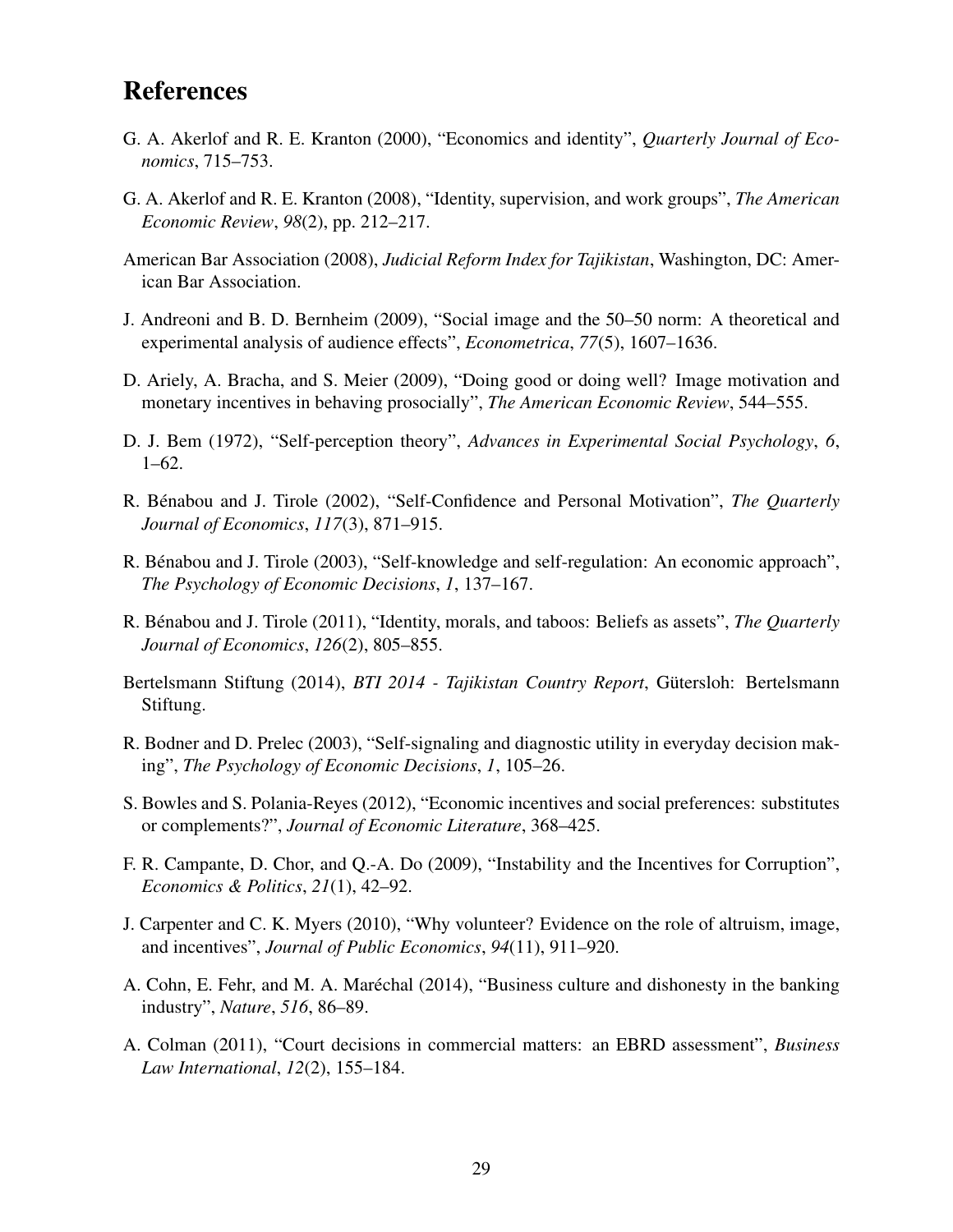- <span id="page-30-7"></span>D. Dickinson and M.-C. Villeval (2008), "Does monitoring decrease work effort?: The complementarity between agency and crowding-out theories", *Games and Economic Behavior*, *63*(1), 56–76.
- <span id="page-30-15"></span>V. Dimitrova-Grajzl, P. Grajzl, K. Zajc, and J. Sustersic (2012), "Judicial incentives and performance at lower courts: evidence from Slovenian judge-level data", *Review of Law & Economics*, *8*(1), 215–252.
- <span id="page-30-16"></span>V. P. Dimitrova-Grajzl, P. Grajzl, A. Slavov, and K. Zajc (2015), "Courts in a Transition Economy: Case Disposition and the Quantity-Quality Tradeoff in Bulgaria", Available at SSRN 2569351.
- <span id="page-30-14"></span>A. L. Duckworth, C. Peterson, M. D. Matthews, and D. R. Kelly (2007), "Grit: perseverance and passion for long-term goals", *Journal of Personality and Social Psychology*, *92*(6), 1087–1101.
- <span id="page-30-11"></span>European Bank for Reconstruction and Development (2012), *Commercial Laws of Tajikistan, April 2012, An Assessment by the EBRD*.
- <span id="page-30-1"></span>B. S. Frey (1993), "Does monitoring increase work effort? The rivalry with trust and loyalty", *Economic Inquiry*, *31*(4), 663–670.
- <span id="page-30-2"></span>B. S. Frey and R. Jegen (2000), "Motivation crowding theory: A survey of empirical evidence".
- <span id="page-30-3"></span>B. S. Frey and F. Oberholzer-Gee (1997), "The cost of price incentives: An empirical analysis of motivation crowding-out", *The American Economic Review*, 746–755.
- <span id="page-30-9"></span>H. Gleitman (1996), *Basic Psychology*, New York: Norton.
- <span id="page-30-4"></span>U. Gneezy, S. Meier, and P. Rey-Biel (2011), "When and why incentives (don't) work to modify behavior", *The Journal of Economic Perspectives*, 191–209.
- <span id="page-30-6"></span>U. Gneezy and A. Rustichini (2000), "A fine is a price", *The Journal of Legal Studies*, *29*(1),  $1-17.$
- <span id="page-30-10"></span>K. Hackenbrack and M. W. Nelson (1996), "Auditors' Incentives and Their Application of Financial Accounting Standards", *The Accounting Review*, *71*(1), 43–59.
- <span id="page-30-13"></span>K. J. Haley and D. M. Fessler (2005), "Nobody's watching?: Subtle cues affect generosity in an anonymous economic game", *Evolution and Human Behavior*, *26*(3), 245–256.
- <span id="page-30-5"></span>J. Heyman and D. Ariely (2004), "Effort for payment a tale of two markets", *Psychological Science*, *15*(11), 787–793.
- <span id="page-30-8"></span>K. Hoff and P. Pandey (2014), "Making up people - the effect of identity on performance in a modernizing society", *Journal of Development Economics*, *106*, 118 – 131.
- <span id="page-30-12"></span>E. Hoffman, K. McCabe, and V. L. Smith (1996), "Social distance and other-regarding behavior in dictator games", *The American Economic Review*, *86*(3), 653–660.
- <span id="page-30-0"></span>B. Holmstrom and P. Milgrom (1991), "Multitask principal-agent analyses: Incentive contracts, asset ownership, and job design", *Journal of Law, Economics, & Organization*, 24–52.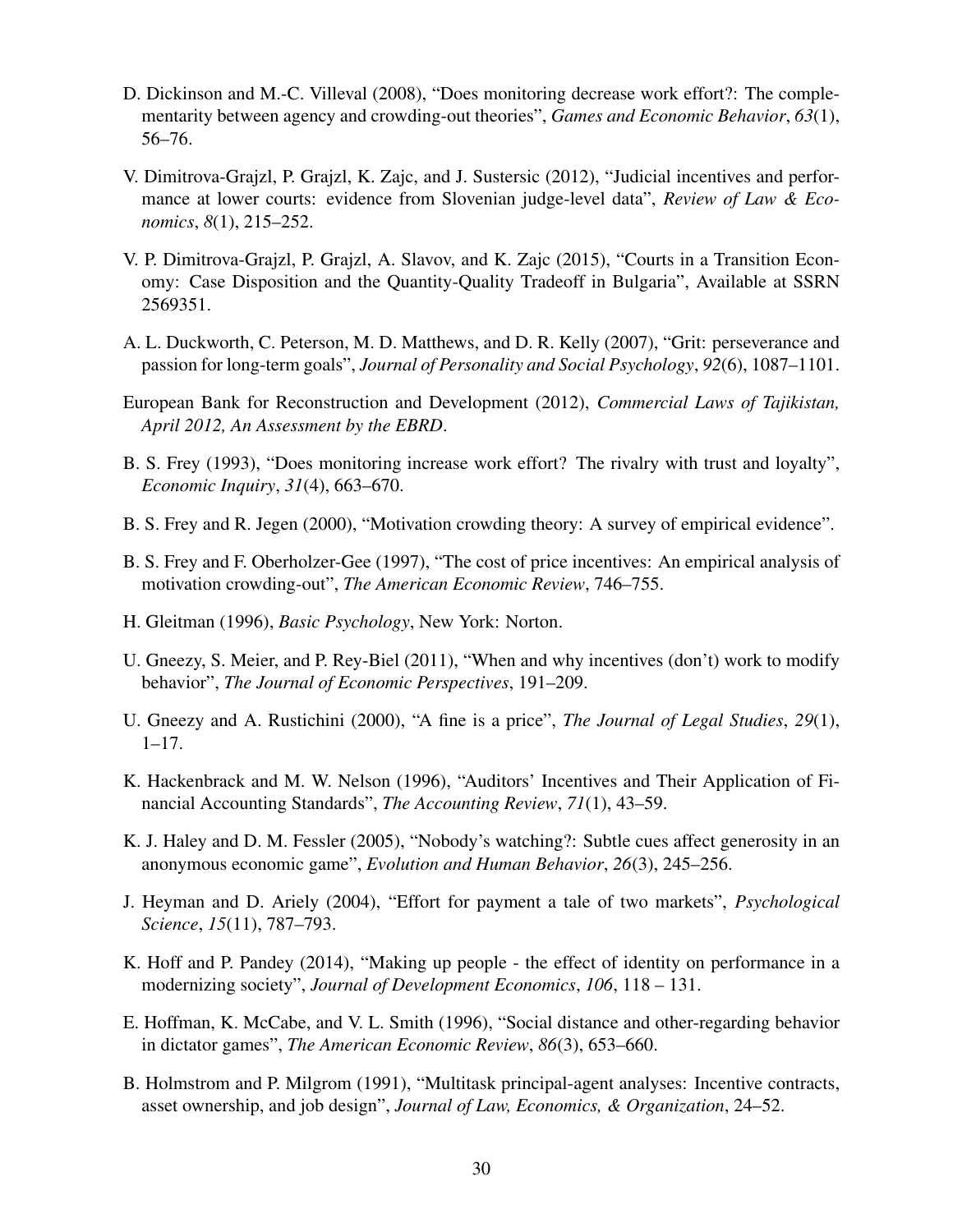- <span id="page-31-11"></span>C. A. Holt and S. K. Laury (2002), "Risk Aversion and Incentive Effects", *The American Economic Review*, *92*(5), 1644–1655.
- <span id="page-31-3"></span>K. Izuma (2012), "The social neuroscience of reputation", *Neuroscience Research*, *72*(4), 283– 288.
- <span id="page-31-7"></span>K. Izuma, D. N. Saito, and N. Sadato (2010), "Processing of the incentive for social approval in the ventral striatum during charitable donation", *Journal of Cognitive Neuroscience*, *22*(4), 621–631.
- <span id="page-31-9"></span>A. Kimura, N. Mukawa, M. Yamamoto, Y. M. Masuda, Tomohiro and, S. Goto, T. Oka, and Y. Wada (2012), "The influence of reputational concerns on purchase intention of fair-trade foods among young japanese adults", *Food Quality and Preference*, *26*(2), 204–210.
- <span id="page-31-5"></span>D. S. Nagin, J. B. Rebitzer, S. Sanders, and L. J. Taylor (2002), "Monitoring, motivation, and management: The determinants of opportunistic behavior in a field experiment", *The American Economic Review*, *92*(4), pp. 850–873.
- <span id="page-31-10"></span>C. Panagopoulos (2014), "Watchful eyes: implicit observability cues and voting", *Evolution and Human Behavior*, *35*(4), 279–284.
- <span id="page-31-1"></span>R. A. Posner (1993), "What Do Judges and Justices Maximize? (The Same Thing Everybody Else Does)", *Supreme Court Economic Review*, *3*, 1–41.
- <span id="page-31-4"></span>D. Prelec (2011), "Decision analysis from a neo-calvinist point of view".
- <span id="page-31-8"></span>M. Rigdon, K. Ishii, M. Watabe, and S. Kitayama (2009), "Minimal social cues in the dictator game", *Journal of Economic Psychology*, *30*(3), 358–367.
- <span id="page-31-0"></span>R. M. Ryan and E. L. Deci (2000), "Self-determination theory and the facilitation of intrinsic motivation, social development, and well-being", *American Psychologist*, *55*(1), 68.
- <span id="page-31-6"></span>S. Salterio and L. Koonce (1997), "The persuasiveness of audit evidence: The case of accounting policy decisions", *Accounting, Organizations and Society*, *22*(6), 573–587.
- <span id="page-31-2"></span>J. C. Turner and R. S. Onorato (1999), "Social identity, personality, and the self-concept: A self-categorization perspective", *The Psychology of the Social Sself*, 11–46.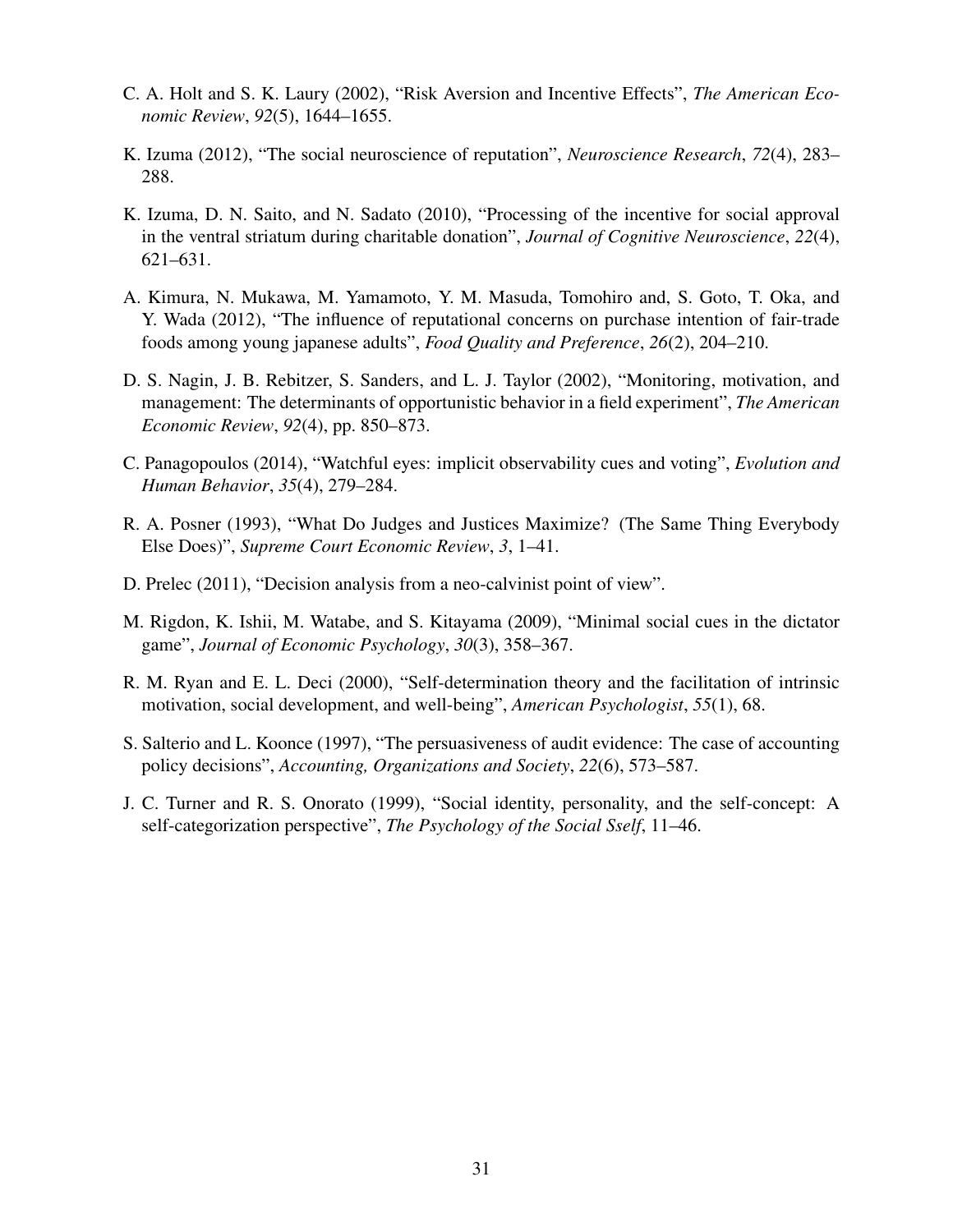|                      | N  | Age     | <b>Sex</b> | Education | Experience |
|----------------------|----|---------|------------|-----------|------------|
| Control              | 25 | 38.32   | 0.21       | 5.08      | 10.65      |
|                      |    | (9.77)  | (0.41)     | (0.75)    | (5.39)     |
|                      |    |         |            |           |            |
| <b>Visibility</b>    | 23 | 37.96   | 0.18       | 5.09      | 13.35      |
|                      |    | (9.32)  | (0.39)     | (0.94)    | (7.62)     |
|                      |    |         |            |           |            |
| <b>Bonus</b>         | 15 | 38.20   | 0.29       | 5.20      | 12.40      |
|                      |    | (10.19) | (0.46)     | (0.40)    | (7.11)     |
|                      |    |         |            |           |            |
| Visibility $+$ bonus | 40 | 40.98   | 0.13       | 5.44      | 12.69      |
|                      |    | (10.77) | (0.34)     | (1.01)    | (9.34)     |
| p-value              |    | 0.29    | 0.52       | 0.07      | 0.39       |

<span id="page-32-0"></span>Table 1: Participant characteristics, by treatment

Note: Standard deviation is reported in parentheses. Four judges with 8 and 9 years of education in the combined treatment. Results do not change if we control for education or drop them from the sample.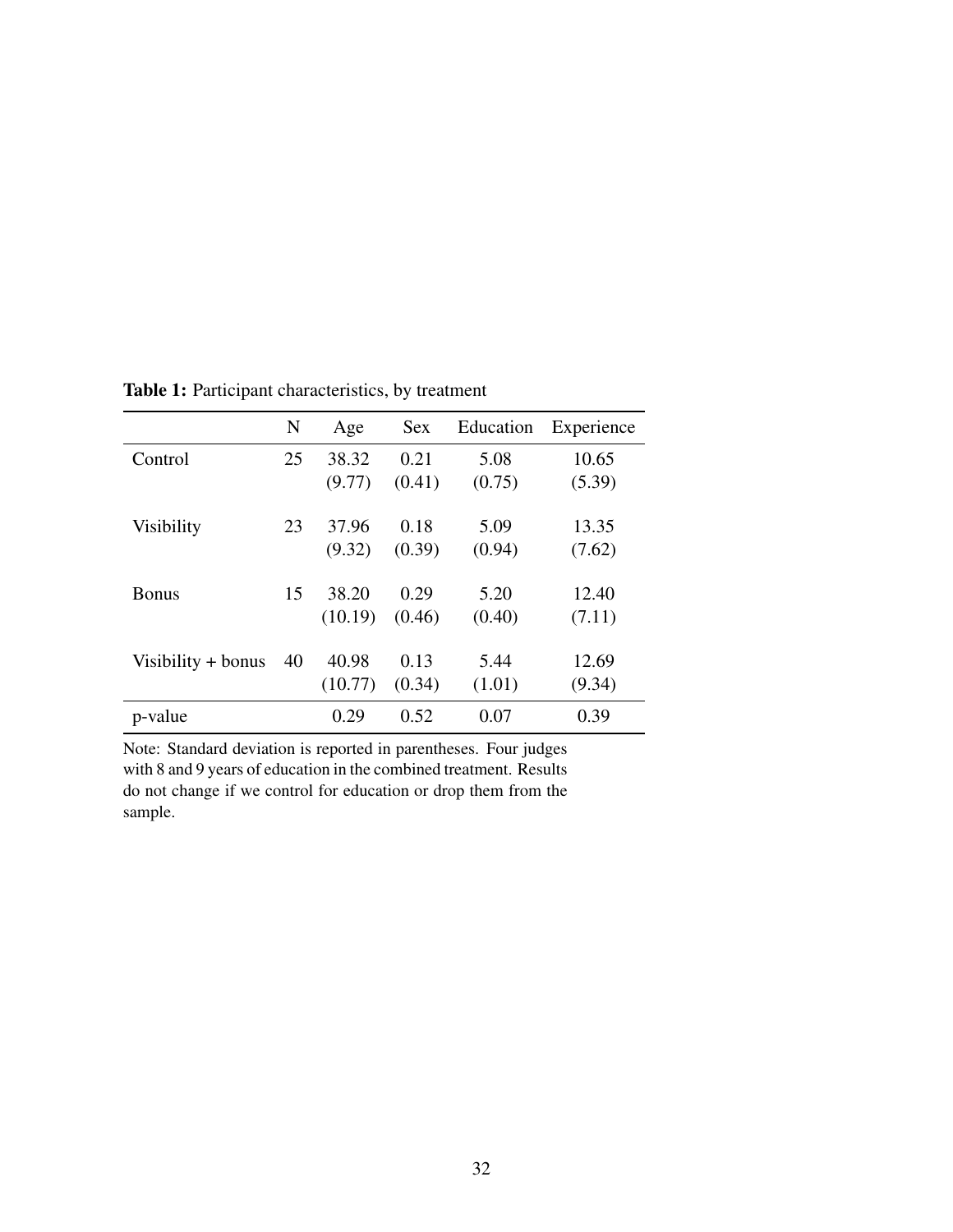<span id="page-33-0"></span>Table 2: Two-by-two design

|              | No chance of visibility       | Chance of visibility   |
|--------------|-------------------------------|------------------------|
| No bonus     | control, C                    | <i>visibility</i> , T1 |
| <b>Bonus</b> | <i>bonus</i> , T <sub>2</sub> | visibility+bonus, T3   |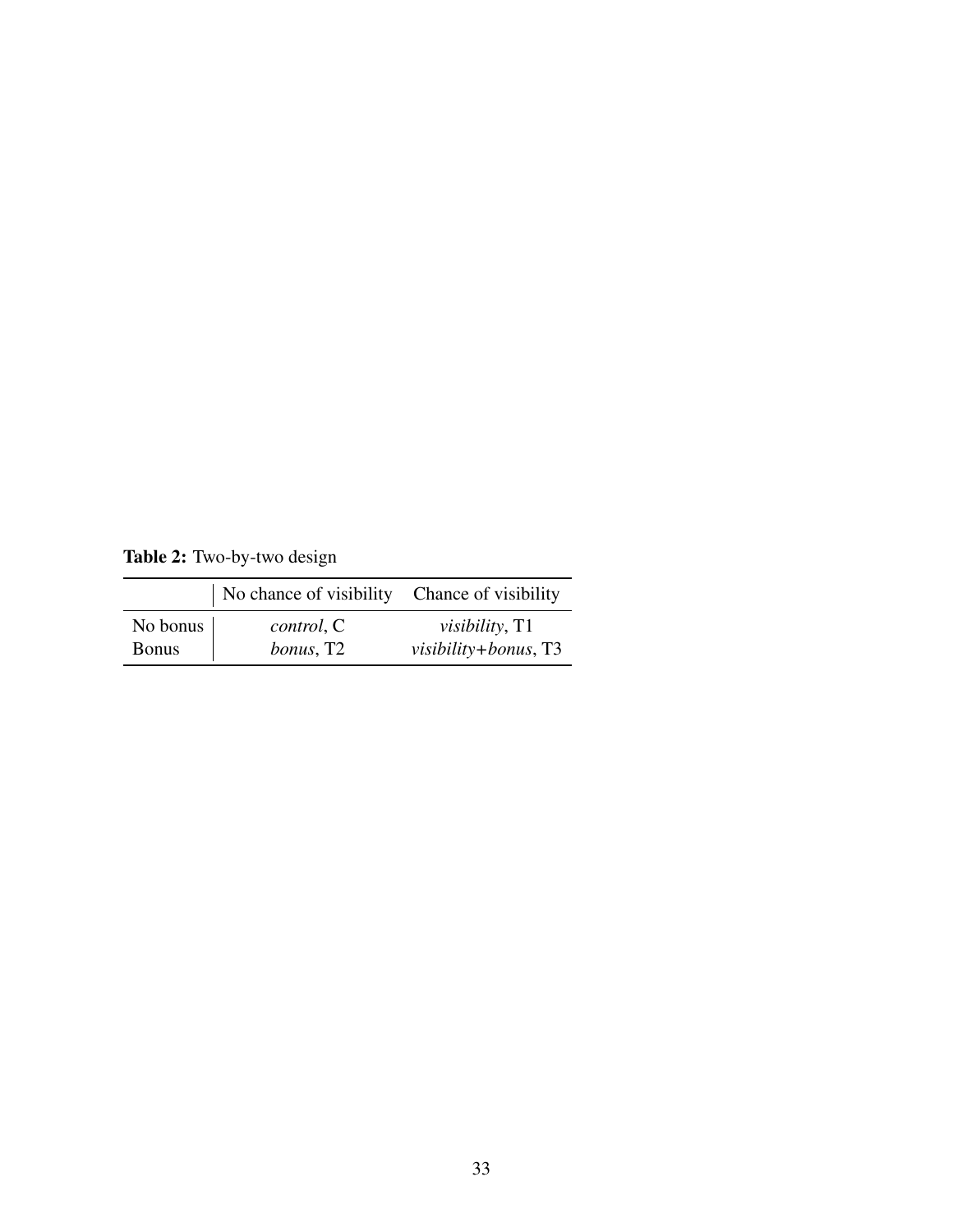

<span id="page-34-0"></span>Figure 1: Average performance across treatments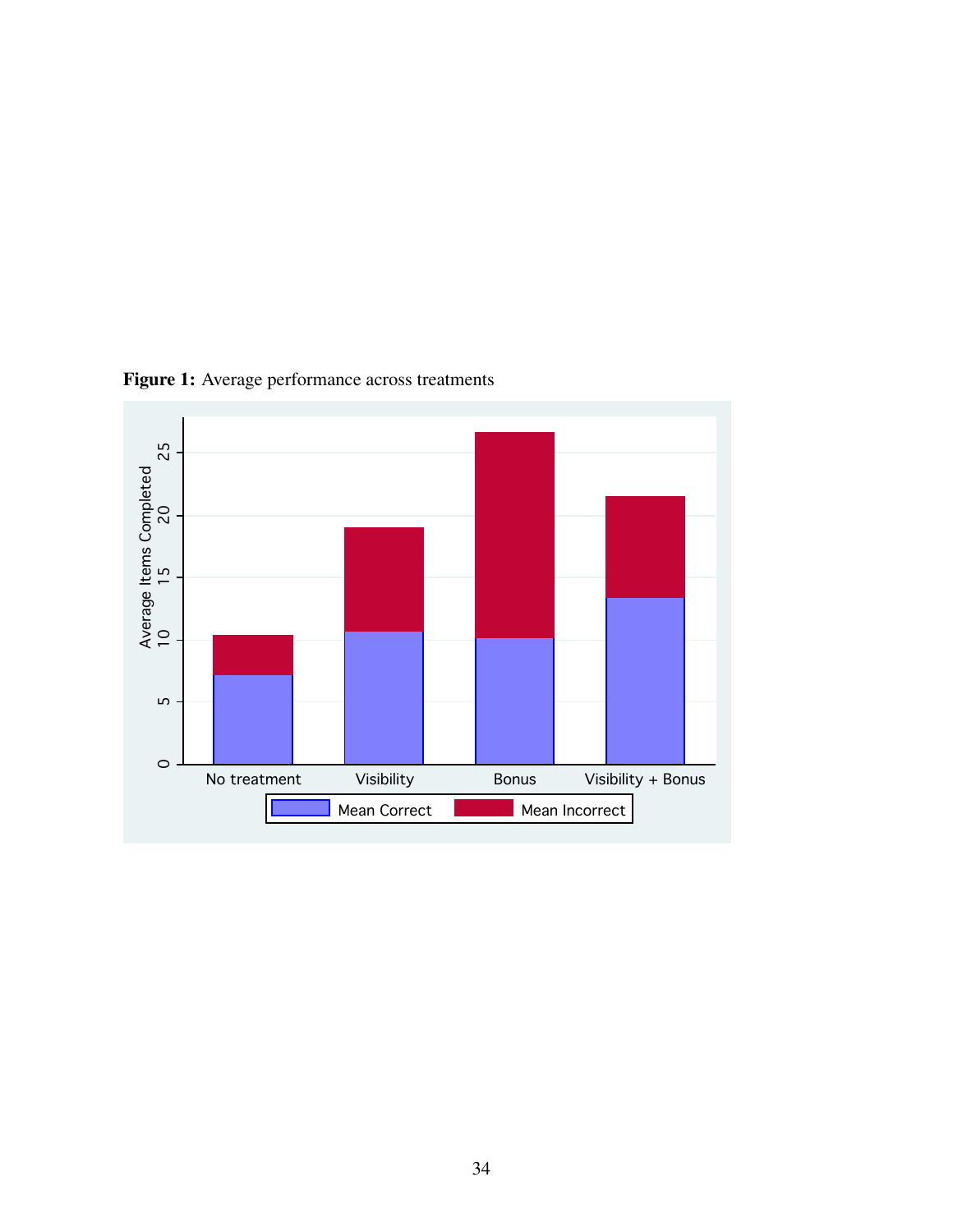|                    | Mean            | Mean    | Mean      | $\%$    | $\%$ with |
|--------------------|-----------------|---------|-----------|---------|-----------|
|                    | items completed | correct | incorrect | correct | $C >$ we  |
| Control            | 10.36           | 7.2     | 3.16      | 70.21%  | 72%       |
|                    | (4.42)          | (3.96)  | (3.50)    | (28.32) | (45.83)   |
| <b>Visibility</b>  | 19              | 10.70   | 8.30      | 60.14%  | 65.21\%   |
|                    | (11.15)         | (5.76)  | (10.04)   | (28.47) | (48.70)   |
| <b>Bonus</b>       | 26.6            | 10.2    | 16.4      | 42.54%  | 47%       |
|                    | (9.96)          | (6.42)  | (12.66)   | (26.06) | (51.64)   |
| Visibility + bonus | 21.4            | 13.35   | 8.05      | 62.12%  | 73%       |
|                    | (11.25)         | (10.25) | (8.42)    | (27.96) | (45.22)   |

<span id="page-35-0"></span>Table 3: Results summary, by treatment

Note: C, Standard deviation is reported in parentheses.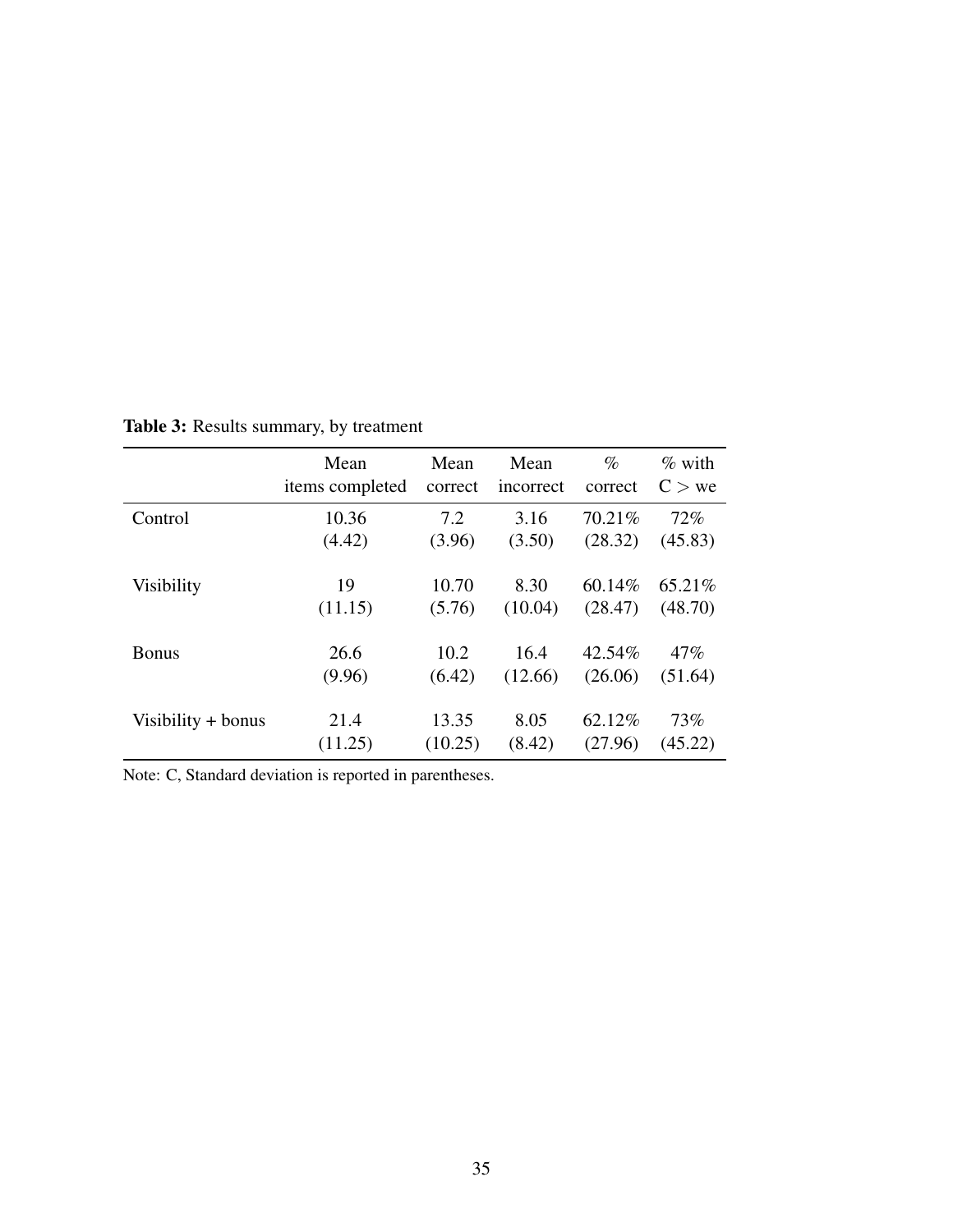<span id="page-36-0"></span>Table 4: Mann-Whitney results:

+ means column is more often higher than row,

- means that row is more often higher than column

|                          |                              | Visibility | <b>Bonus</b>     | Visibility $+$ bonus |
|--------------------------|------------------------------|------------|------------------|----------------------|
| Total items<br>completed | Control<br><b>Visibility</b> | $+***$     | $+***$<br>$+***$ | $+***$<br>$\div$     |
|                          | <b>Bonus</b>                 |            |                  | _*                   |
| Correct items            | Control                      | $+^{**}$   | $\div$           | $+***$               |
|                          | <b>Visibility</b>            |            |                  | $\div$               |
|                          | <b>Bonus</b>                 |            |                  | $\pm$                |
| Incorrect items          | Control                      | $+***$     | $+***$           | $+***$               |
|                          | <b>Visibility</b>            |            | $+***$           |                      |
|                          | <b>Bonus</b>                 |            |                  | $-***$               |
| Per cent correct         | Control                      |            | _***             |                      |
|                          | <b>Visibility</b>            |            | $-**$            |                      |
|                          | <b>Bonus</b>                 |            |                  | $+***$               |

Note: \*\*\* (\*\*,\*) indicates significance at the  $1\%$  (5%, 10%) level.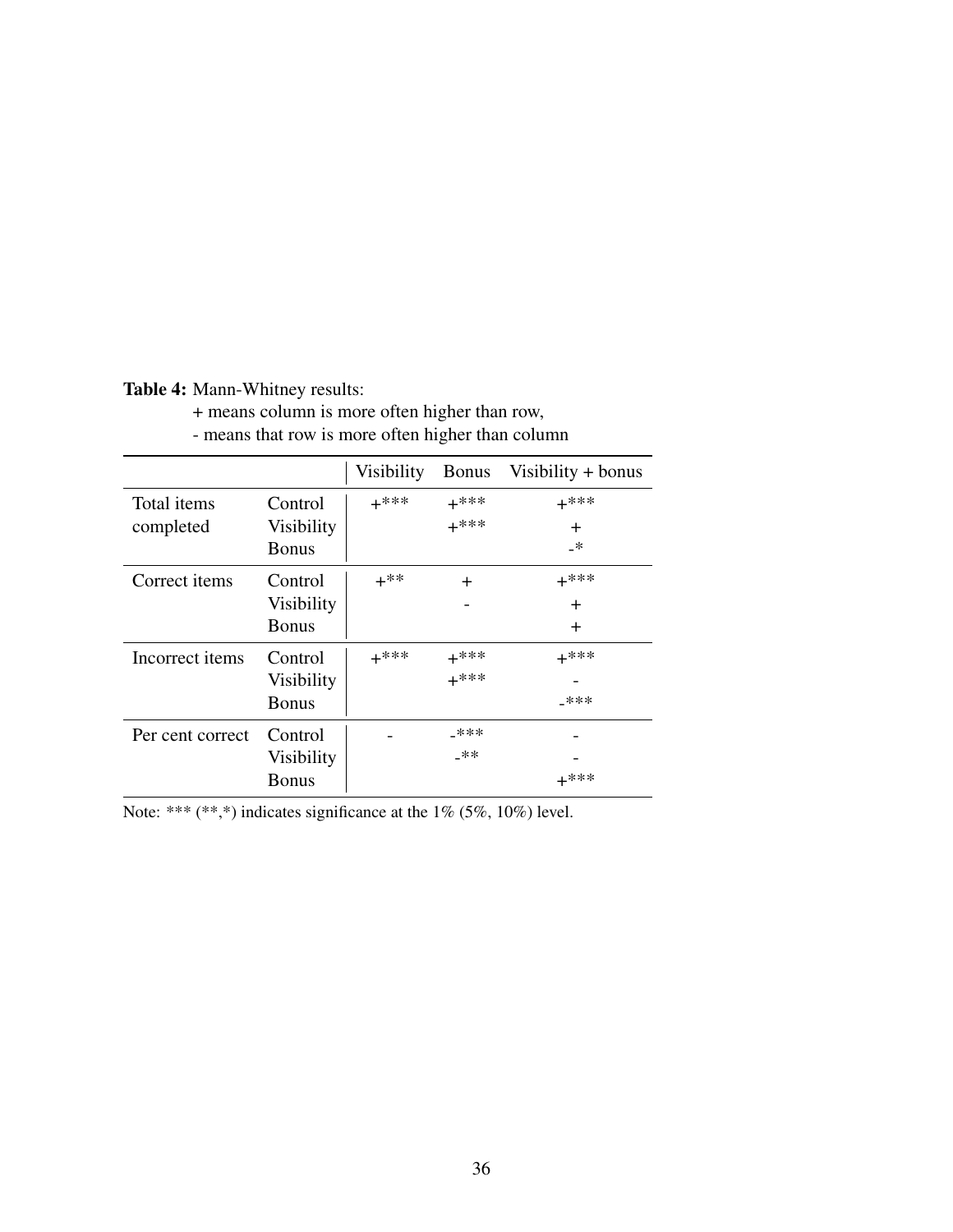|                    | (1)        | (2)        | (3)        | (4)       | (5)         | (6)        |
|--------------------|------------|------------|------------|-----------|-------------|------------|
|                    | Total      | Incorrect  | Correct    | Total     | Incorrect   | Correct    |
|                    | completed  |            |            | completed |             |            |
|                    |            |            |            |           |             |            |
| Visibility         | $8.640***$ | $5.144**$  | 3.496**    | 8.583***  | $5.050**$   | $3.533**$  |
|                    | (2.483)    | (2.202)    | (1.435)    | (2.747)   | (2.370)     | (1.437)    |
| <b>Bonus</b>       | 16.240***  | 13.240***  | 3.000      | 16.400*** | 14.074 ***  | 2.326      |
|                    | (2.685)    | (3.296)    | (1.817)    | (3.081)   | (3.660)     | (2.174)    |
|                    |            |            |            |           |             |            |
| Visibility + bonus | 11.040***  | 4.890 ***  | $6.150***$ | 10.549*** | $3.376**$   | $7.173***$ |
|                    | (1.998)    | (1.512)    | (1.814)    | (2.673)   | (1.696)     | (2.384)    |
| Age                |            |            |            | 0.140     | $0.377**$   | $-0.237*$  |
|                    |            |            |            | (0.174)   | (0.152)     | (0.126)    |
|                    |            |            |            |           |             |            |
| Female             |            |            |            | $-3.661$  | $-7.809***$ | 4.148      |
|                    |            |            |            | (3.940)   | (2.062)     | (3.186)    |
| Education          |            |            |            | 1.122     | 0.339       | 0.783      |
|                    |            |            |            | (0.955)   | (0.810)     | (0.738)    |
|                    |            |            |            |           |             |            |
| Experience         |            |            |            | $-0.319$  | $-0.469**$  | 0.150      |
|                    |            |            |            | (0.205)   | (0.178)     | (0.139)    |
|                    |            |            |            |           |             |            |
| Ambig.             |            |            |            | $-4.328$  | $-3.270$    | $-1.058$   |
| attitude           |            |            |            | (3.220)   | (2.759)     | (2.330)    |
| <b>Work</b>        |            |            |            | $-0.252$  | $-0.154$    | $-0.098$   |
| ethic              |            |            |            | (1.082)   | (0.832)     | (0.790)    |
|                    |            |            |            |           |             |            |
| Constant           | 10.360***  | $3.160***$ | 7.200***   | 7.276     | $-3.271$    | 10.547     |
|                    | (0.884)    | (0.699)    | (0.791)    | (8.630)   | (5.790)     | (7.322)    |
| R-square           | 0.237      | 0.179      | 0.093      | 0.298     | 0.322       | 0.189      |
| N                  | 103        | 103        | 103        | 92        | 92          | 92         |

<span id="page-37-0"></span>Table 5: Regression results, ordinary least squares

Note: Robust standard errors are in parentheses. \*\*\* (\*\*,\*) indicates significance at the 1% (5%, 10%) level.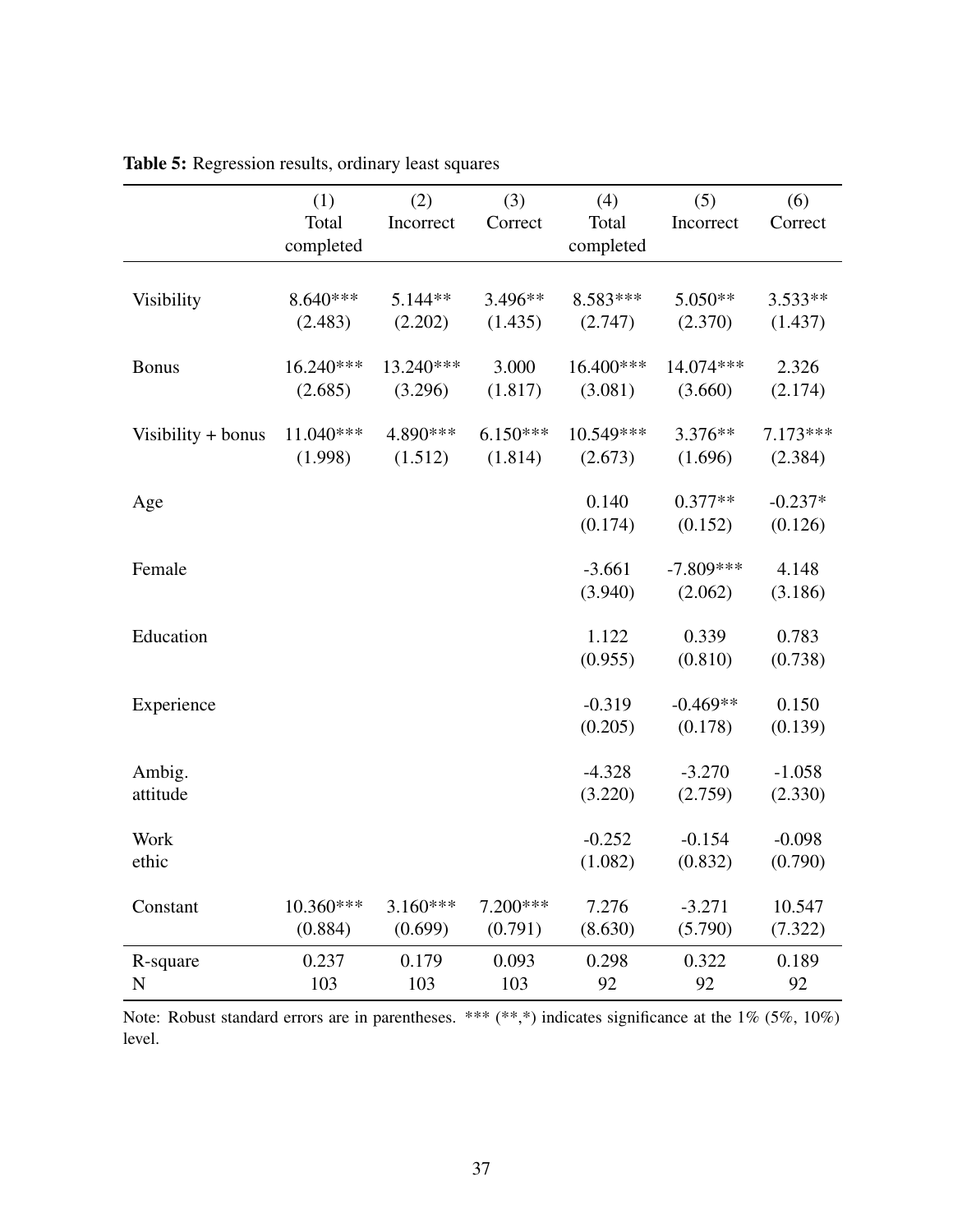|                    | (1)                 | (2)                 |
|--------------------|---------------------|---------------------|
| Visibility         | $-0.101$<br>(0.082) | $-0.062$<br>(0.084) |
| <b>Bonus</b>       | $-0.324***$         | $-0.368***$         |
|                    | (0.098)             | (0.106)             |
| Visibility + bonus | $-0.074$            | $-0.035$            |
|                    | (0.072)             | (0.075)             |
| Day of session     | 0.047               | 0.063               |
|                    | (0.045)             | (0.043)             |
| Age                |                     | $-0.012***$         |
|                    |                     | (0.004)             |
| Female             |                     | $0.267***$          |
|                    |                     | (0.066)             |
| Education          |                     | 0.037               |
|                    |                     | (0.032)             |
| Experience         |                     | $0.013***$          |
|                    |                     | (0.004)             |
| Ambig.             |                     | 0.097               |
| attitude           |                     | (0.083)             |
| Work               |                     | 0.011               |
| ethic              |                     | (0.031)             |
| Constant           | $0.608***$          | 0.266               |
|                    | (0.106)             | (0.284)             |
| R-square           | 0.097               | 0.290               |
| N                  | 103                 | 92                  |

<span id="page-38-0"></span>Table 6: Quantity-quality trade-off, per cent correct as the dependent variable

Note: Robust standard errors are in parentheses. \*\*\* (\*\*,\*) indicates significance at the 1% (5%, 10%) level.